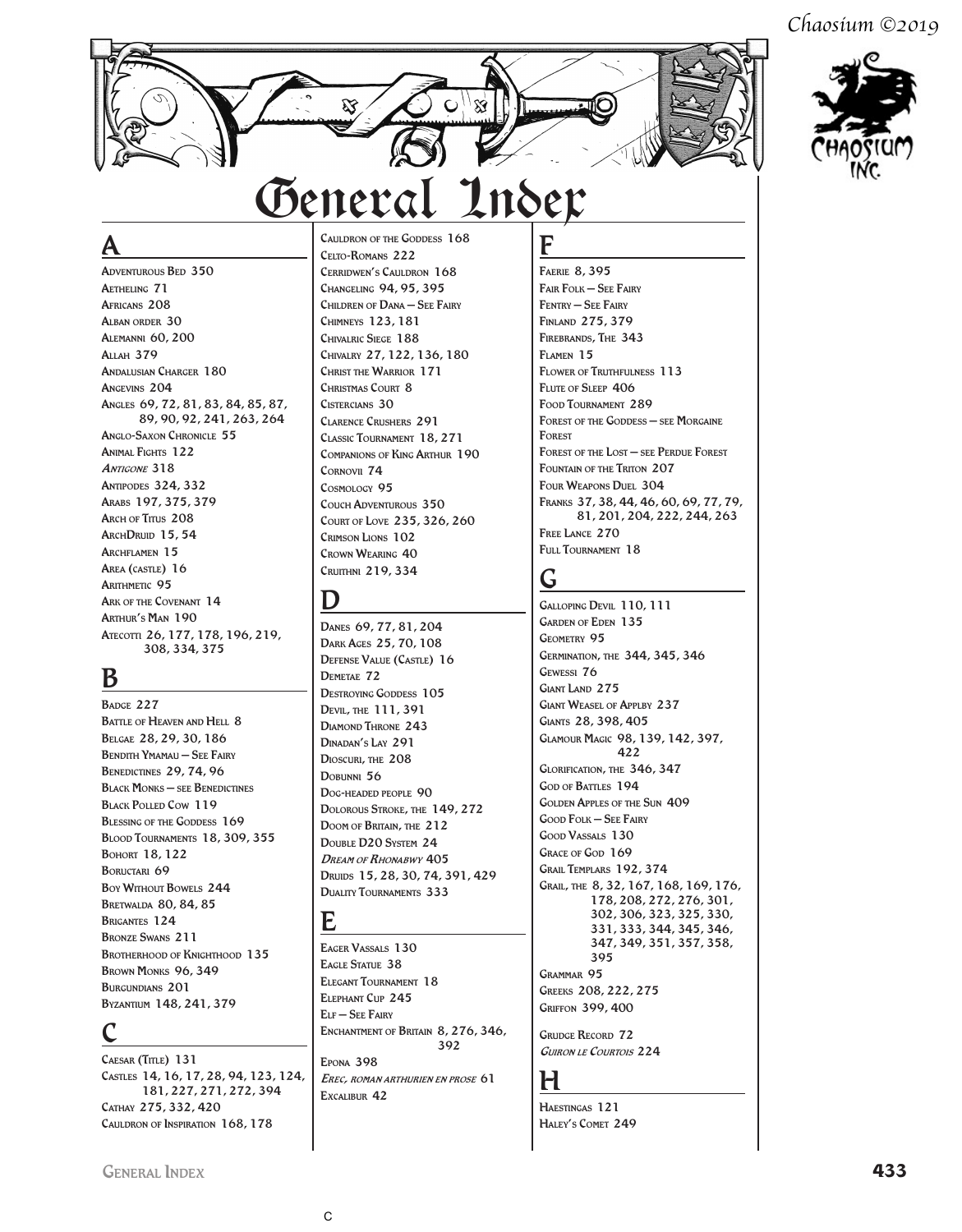

Мавиюском 393, 403, 405 **MADERNA FOUNTAIN 207 MALAHAUT MANGLERS 291** MAMMOTH 275 **MANTICORE 211, 402 MASTER OF THE WILD HUNT 383 MAY BABIES 190.234** MEDES 208 MELEE 18, 20, 122 **MERLIN'S BRAT 137** MEROVINGIAN 77, 79, 206, 222, 369 MOTHER'S BLESSING - SEE FAIRY Music 95

# N

**NEPTUNE FOUNTAIN 207** NIGHT OF LONG KNIVES 33, 76, 299 NOBLE CHARTER, THE 197 NODENS<sub>74</sub> **NORSE 219** NORTH AFRICA 380

### $\mathbf{\Omega}$

OLD RED CAP 389 OLD SAXONS 69 OLD TOURNAMENT 18 ORDER OF KNIGHTHOOD 135 ORDER OF THE SASH 270, 292 OSTROGOTHS 201, 204 OVERLORD OF IRELAND 210

### P

PARTHIANS<sub>208</sub> PAX ARTHUR 215, 310, 341, 369 PENTECOST COURT 7.10 PEREDUR<sub>405</sub> PERILOUS BED 292, 350, 352 PERLESVAUS, OR, THE HIGH HISTORY OF THE HOLY GRAN 169, 298, 299 **PERSIANS 245.275** PHILISTINES 14 PICTS 82, 90, 91, 158, 177, 181, 182, 184, 185, 190, 214, 216, 219, 220, 302, 334, 375, 384, 397 PILGRIMS 136, 137, 192 PLAGUE OF RHOS 298 PLANTAGENETS 121 PRIMATE OF BRITAIN 196 PROCESSION OF THE CAULDRON OF INSPIRATION 168 PROCESSION OF THE HOLY GRAIL 168

QUEEN OF HEARTS 235, 237 QUEEN OF THE LAND 143 QUEEN OF THE TOURNAMENT 303 QUEEN'S KNIGHTS 144, 183, 307 QUEST FOR THE HOLY GRAIL 148, 169, 273,  $323.324$ 328-352, 355 QUESTING BEAST 59, 138, 148, 186

### K

RANSOM 10 **RAVEN WITCHES 397, 405, 406 RED DRAGON 249** RELUCTANT VASSALS 130, 131 RHETORIC 95 RHIANNON 398 ROAD CHALLENGE 271 ROMAN DU GRAAL 334 ROMANCE DIFFICULTY LEVEL 235 ROMANCE 27, 214, 215, 226, ROUND TABLE, THE 6, 7, 8, 122, 143, 147, 148, 152, 183, 190, 224, 329, 348, 352, 365, 372, 378, 429

**ROYAL FLEET 32.34** ROYAL HERALD 270 ROYAL PROGRESS 7 ROYAL ROAD 30-34, 98, 103, 124, 271 ROYAL STEWARD 324, 328 RUGINI 69 **RULES OF LOVE 211.215.256** RUSSIANS<sub>204</sub>

## S

SAMARKAND 424 SANCTHARY 145 **SATYR 389** SAXONS 13, 20, 27, 31, 33-36, 38, 40, 42-49, 51, 52, 55, 60, 61, 62, 63, 69, 70, 71, 75-94, 97, 115, 126, 134, 135, 136, 143, 148-155, 158, 171, 183, 184, 186, 190, 201, 204, 212, 220, 238, 239, 247, 294, 335, 357, 359, 370, 378, 390 SCUTAGE 159, 206, 270 **SEA REAVERS - SEE LOCHLANNACH** SEAL SKIN, MAGICAL 389 SECOND SHEPHERD'S PLAY 318 SEELIE COURT 347, 392, 397, 408, 410, 411, 415 SENATE (OF LONDON) 15

HIGH KING 36 - SEE ALSO BRETWALDA: **CAESAR**; IMPERATOR; WLEDA **HIND 275** HIPPOCAMPUS 409 HISTORIA REGUM BRITTANIA 48, 63 HORN OF CHASTITY 252 HORSES 28, 180, 226, 269, 353, 394 **HOUSE OF ATREIDES 423** HUNDRED YEARS' WAR 269 Huns 69, 275, 335, 336, 375, 379 **HUNTER OF THE DEAD 391** Hy-Brasil 424 HYCERNEA 282 HYENA 279, 311, 312, 386

IMPERATOR 131 IRISH 25, 26, 40, 44, 46, 54, 56, 61, 64, 73, 75, 77, 81, 82, 83, 87, 92, 124, 146,, 158, 159, 178, 181, 182, 183, 184, 185, 186, 189, 190, 191, 193, 212, 213, 214, 215, 216, 218, 219, 220, 221, 222, 237, 241, 244, 246, 252, 308, 320, 334, 336, 375, 385 **ISLE OF THE MIGHTY 168 ITUREL 208** 

Jews 208, 222, 232, 326 JORMUNGAND 176 **JUDICIAL CHALLENGE 289** JUTES 32, 44, 81

# ĸ

**KEYS OF SOLOMON 95 KILLERS FROM KENT 291** KILWCH AND OLWEN 393, 405 KING ARTHUR'S COMPANIONS 190, 194 KING OF THE BEARS 212 KING OF THE PEOPLE 143 Кмснтноор 27, 122, 135, 136, 270

LADIES OF THE WILD 293 **LADIES' BEAUTY CONTEST 177** LANCE (MILITARY UNIT) 270 LACT SUPPER & **LIEGE LORD 14, 226** LIFE OF St. OUDOCEUS 298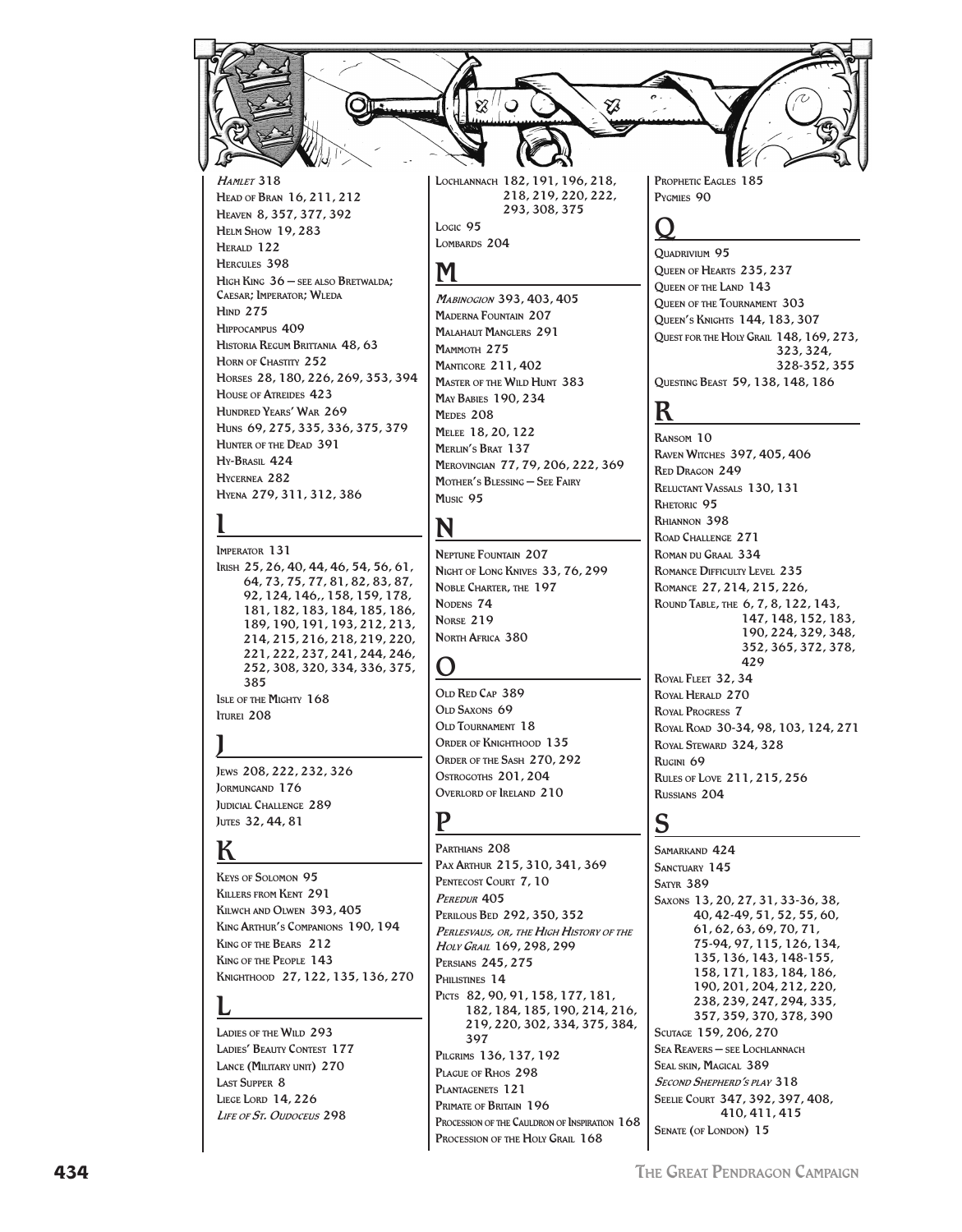SENATE (OF ROME) 423 SESSOINES 219 293, 295, - SEE ALSO LOCHLANNACH **SEVERN BORE 33** SHIELD FEE - SEE SCUTAGE **SHOWING OF WINDOWS 283** SIEGE PERILOUS 224, 328, 329 **SILURES 56, 72** SILVER KNIGHT AND LADY ROSE STORIES 210 SKULL OF ELVA 237 SLAVES 28, 81, 94, 264, 317, 327, 356 **SPEAR OF CATHOIR MÓR 223** ST. GEORGE AND THE DRAGON 318 ST. GEORGE AND THE DRAGON 318 SUPREME COLLEGIUM 31, 32, 33, 34, 36, 37, 42, 75, 77, 93, 131 SWORD BRIDGE 161, 179 SWORD IN THE STONE, THE 75, 77, 93, 129 SWORD OF VICTORY - SEE EXCALIBUR SYRIANS 222

TEMPLE OF ISIS 207 TEMPLE OF LYDNEY 72 TEMPLE OF THE HOLY GRAIL 175, 192, TENNIS 227 THE 28 CITIES OF BRITAIN 37 THE BRAGGART SOLDIE 318 THE FROGS 318

THE KING IS THE LAND AND THE LAND IS THE KING 98, 272, 276 THERE ARE NO LORDS IN LOGRES 64 THRALLS 81, 240 - SEE ALSO SLAVES

THREE CLOSURES 212 THREE DISCLOSURES 212 THREE GREAT RIVERS OF BRITAIN - SEE HUM-BER RIVER, SEVERN RIVER, THAMES RIVER THREE PERPETUAL CHOIRS OF BRITAIN 74 **Тит 309** TOUCH OF ROSE, THE 236 TOURNEY DIFFICULTY LEVEL (TDL) 18 TRAJAN'S COLUMN 208 TRIADS 212 TRIPLE QUESTERS 189-191 TRIVIUM 95 TROIT BOAR 404, 405 TROJANS 14, 28 TROUBADOURS 235 TRUCE OF GOD 27 TUATHA DE DANAAN - SEE FAIRY TWRCH TRWYTH 405 TYLWYTH TEG - SEE FAIRY

### U

**UFFINGTON WHITE HORSE 398** ULTIMA THULE 275 UNSEELIE COURT 372, 386, 392, 411, 412

**VARNI 263** VIRGIN OF BATTLES 143 VISIGOTHS 201, 204, 222, 223, 370 VLAD VELEN 298 VULGATE 194, 238, 243, 248, 257, 352

### W

WALRUS 94 WAND OF SLEEPING 406 **WANDLEBURY GIANT 398** WAR OF THE ROSES 353 **WAREHAM 32, 34 WARWICK RED HORSE 398 WATERS OF LETHE 396 WESTBURY WHITE HORSE 398 WHITE ABBEY 30 WHITE MONKS 29** WILD HUNT 111, 220, 383, 391, 415 WILD HUNTSMAN 111 **WILMINGTON LONG MAN 398** WLEDIG 131 WOTAN 55

### Y

YELLOW PESTILENCE 298, 299, 319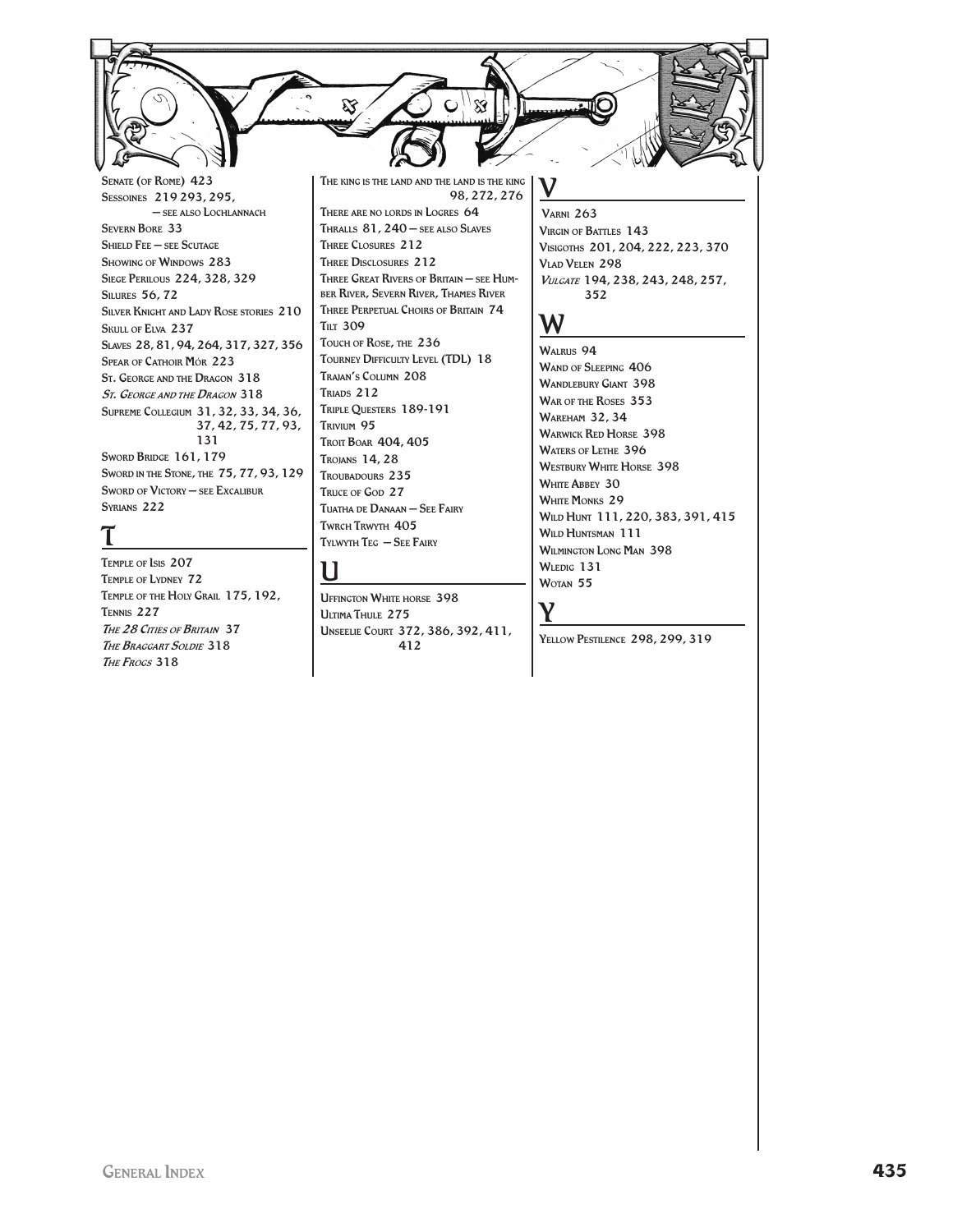

Mearcred Creek, 485 35 Damen, 484 35 Colchester, 485 36 Lindsey, 490 48 Terrabil, 491 53 St. Albans, 495 63 **HERTFORD, 502 85** Levcomagus, 505 88 Royston, 505 88 HERTFORD, 505 89 NETLEY MARSH, 508 92 Carlion, 510 131, 132, 234 Bedegraine, 510 132, 133, 233 Carohaise, 510 134 WANDESBORO, 510 134 Bassus River, 512 140 Terrabil, 513 141 Humber, 516 150 Lincoln, 517 153 Caledonian Woods, 517 153 Badon, 518 5, 154, 155, 157, 183, 186, 193, 315, 337, PLAINS OF JOY 178 Alclud, 519 184 Loch Lomond, 519 185 Fort Guinnon, 520 186 Dún Mór, 522 191 Autun, 526 203 Roman Ambush, 526 203 Saussy, 526 204, 226 Milan, 527 206 Surluse, 529 213 Tara, 530 216 Paris, 536 254 Raeding 264

SIEGE OF SARUM, 555 337 SIEGE OF CAMELOT, 555 339 BATTLE OF THE ENGINE, 555 339 Cirencester, 556 343 JOYOUS GARDE, 563 367 SIEGE OF BENWICK, 564 370 Barham Downs, 565 373 Camlann, 565 374, 393, 429 CATRAETH (CATTERICK), 573 378 Deorham, 577 378 Cleopolis 412

# Tournaments

Grail Quest Joust 330 Conisbrough Bachelor's Tournament 301 Castle of Hard Rock Tournament 283 Cornuailles Wedding tournament 255 WEDDING TOURNAMENT, THE 146 Friendship Tournament 286 Peningues Tournament 234, 248 Impromptu Homecoming Tournament 306 Pentecostal Camelot Tournament 276, 277, 278, 280, 282, 285, 289, 291, 293, 297, 300, 303, 304, 307, 309, 327, 345, 355, 356, 358, 360, 361 Lonazep Tournament 309 Surluse Tournament 307, 308 Rochester Tournament 256 Tournament of Companions 360 LADY'S DAY TOURNAMENT 362 Hallowmas Tournament 362 Tournament of Overthere 407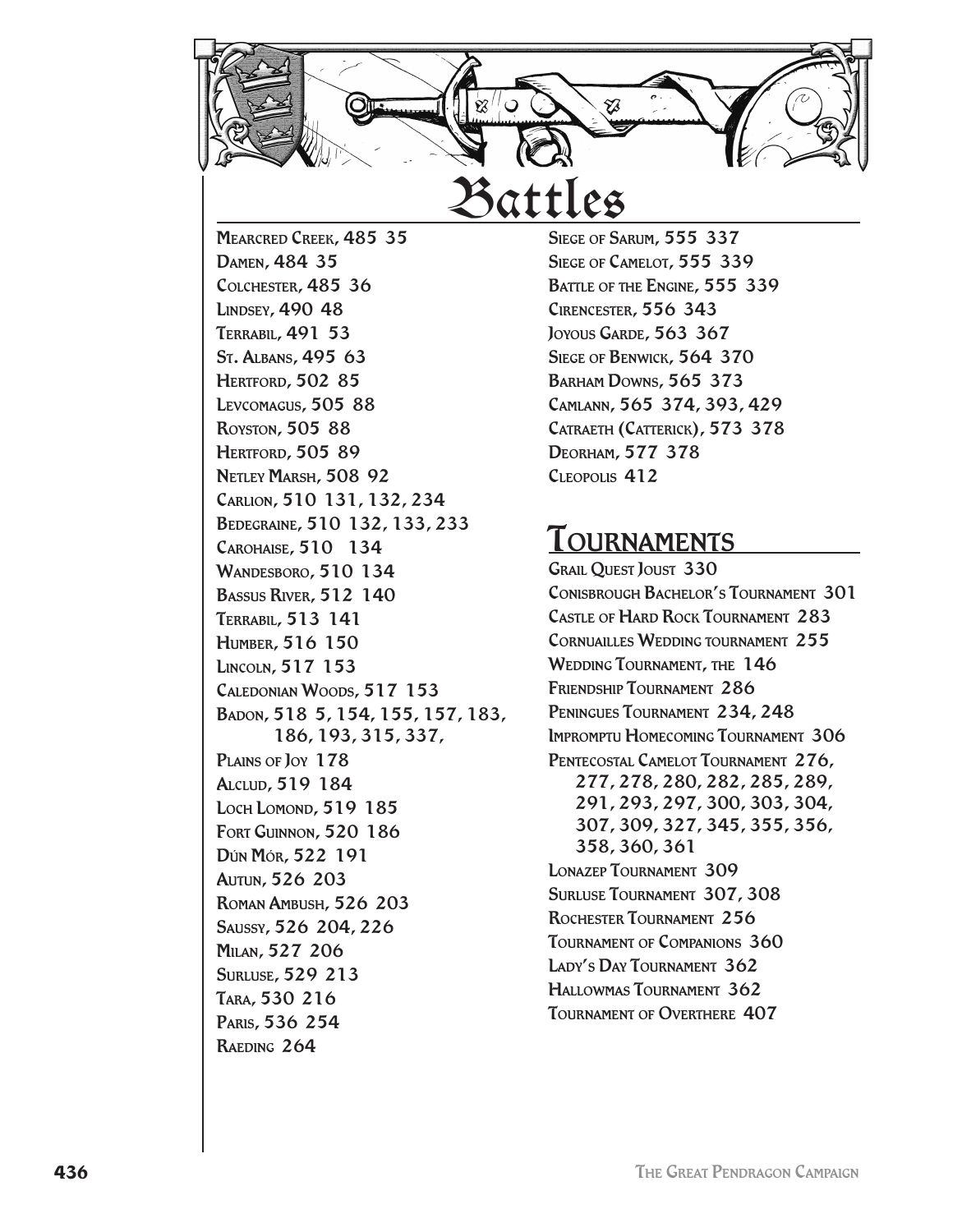**ARNIDUKE, SIR 320, 321 BELINA 162** 

AARON, SAINT 72 **ABLAMORE OF THE MARSH, SIR 146** ABLELLUS, SIR 147 Accolon, SIR 189, 429 **ACHILLES 423 ADAM 135** ÆLLE, KING OF SUSSEX 27, 35, 44, 51, 55, 56, 72, 77, 78, 81, 85, 87, 88.92.155. 156, 157, 158 **AENEAS, PRINCE OF TROY 14** AESC, KING OF KENT 71, 81, 86 AESCWINE, KING OF ESSEX 71, 75, 77, 78, 79, 90, 156 АЕТНЕLВЕНКТ 335, 378 AETHELSWITH, KING OF ESSEX 35, 36, 40, 71, 75, 76, 79.81.86. 89.92 AGLOVALE DE GALES, SIR 172, 198, 210, 211, 309, 342, 344, 352, 366 AGRAVAINE, SIR 10, 135, 152, 192, 247, 259, 286, 298, 331, 333, 356, 358, 359, 361, 363, 364 **ÄINE 219 ALAIN DE CARLION, KING OF ESCAVALON** 56, 61, 85, 87, 90, 129, 131, 135, 148 ALAIN LE GROS 170, 171, 172, 173, 176, 178, 179 ALAN. SIR 95 ALCIAS, SIR 416, 417, 427 ALENE, LADY 417, 418, 419, 426, 427, **ALEXANDER THE GREAT 27** ALI FATIMA, KING OF SPAIN 208 ALIBON OF QUEEN'S FORD, SIR 196 ALIS LE BEALE PILGRIM, LADY 356 **ALIS. PRINCESS 162.176** ALISANDER LE ORPHELIN 295, 296, 355, 356 AMBROSE, SIR 396 AMIG, SIR 35 ANDRED, SIR 253, 281, 335, 343 ANGLIDES, LADY 295 ANGUISH, KING OF LEINSTER 186, 187, 193, 211.214.215. 216, 221, 237, 244.246.247 ANNOWRE, LADY 259, 260, 280, 311, 312, 313, 429 ANNWN, KING 391 ARFONEN OF LINCOLN, SIR 267

# ARNOLD, SIR 366

ARTHUR, HIGH KING OF BRITAIN 1, 6, 7, 8, 9, 17, 18, 19, 95, 121, 122, 126-143, 145-158, 161, 170, 171, 173, 176, 177, 179, 180, 183-186, 188-199, 202-204, 206, 208-216, 218-222, 224-226, 231-234, 237-244, 246.249.251.252.254. 258-262, 269-272, 275-281, 283, 285-288, 292, 294, 297, 298, 299, 304-306, 308, 312, 313, 315, 317, 319, 323, 324, 326, 329-332, 336, 338, 339, 341-343, 345, 353, 357, 360, 361, 362, 364-374, 376, 377, 392, 394, 395, 405, 407-410, 414.429 **ARTHUS THE PETITE, SIR 334** ARVIRAGUS, KING 186 **ASSARACUS 28** ASTAMORE, SIR 364 ATTILA THE HUN 201 **AURELIUS AMBROSIUS, HIGH KING OF BRITAIN** 25, 30, 33, 36, 55, 299

### B

BAGDEMAGUS, SIR 258, 308, 331, 352 BALAN, SIR 149, 161, 162, 429 **BALDULF OF SAXONY 151** BALIN, SIR 110, 138, 139, 141, 149, 161, 162, 168, 175, 176, 272, 329, 347, 396, 429 **BALOR, KING OF THE FOMORIANS AND LORD OF MONSTERS 171, 177** BAN, KING OF GANIS 132, 133, 155, 196, 201.222 **BAND, CASTELLAN OF BEDFORD 113 BAR.** SIR 36 **BARANT DES APRES, KING OF MALAHAUT** 140, 141, 151, 213, 324 - SEE ALSO KING OF 100 KNIGHTS BARON OF APPLEBY 124, 128 BASILE DE WALLINGFORD, SIR 96, 97 BAUDWIN, BISHOP OF BRITAIN 130, 148, 171, 172, 209, 331 BAVID OF SALIVAGE, SIR 175, 176 BEAUREGARD, ABBOT 315 BEDE 69 BEDIVERE, SIR 149, 184, 198, 202, 203, 212, 333, 374, 408 BEGAN 85 BEGE OF WALLINGFORD, SIR 96, 97 BELDGABRED, KING 29 BELEUS DE WALLINGFORD, SIR 96, 97 **BELL 212,398** 

BELINUS, KING 15, 28, 30, 198 BELLENGERUS LE BEUSE, SIR 369 BELLIANCE LE ORGULOUS, SIR 366 **BENNEM, SIR 95** BEREL, SIR 199 **BISHOP OF LONDON 15 BLACK DWARF KNIGHT 313** BLACK HERMIT 320, 321, 322 **BLACK KNIGHT 213, 214, 347 BLAMORE DE GANIS, SIR 199, 219, 246** BLANCHE DE BLANCHE, LADY 110 **BLANCHEFLEUR, LADY 261 BLAND 103 BLEDRI, EARL OF RYDYCHAN 96 BLEOBERIS DE GANIS, SIR 199, 219, 280,** 281, 342, 344, 369 BLUNK THE GIANT 320, 321 BOCCUS OF THE MEDES 208 BORRE LE CURE HARDY, SIR 215, 233, 234, 237, 276, 277, 280, 281, 299,  $304$ BORS DE GANIS, SIR 194, 202, 203, 210, 222, 246, 286, 292, 327, 328, 342, 344, 346, 347, 353-362. 364, 365, 367, 369, 370, 377, 378, 429 BORS, KING OF BRITTANY 132, 133, 155, 219 Boso of OXFORD, SIR 203, 210 BOUDWIN, PRINCE OF CORNWALL 295, 355 **BRAGWINE 248** BRAN 16, 72, 146, 211, 212, 214, 398 **BRANDILES, SIR 366 BRANGORE, KING OF STRANGORRE 213 BRANVARN, KING OF CARDIGAN 61** BRASTIAS, SIR 34, 40, 45, 47, 48, 52, 55, 56, 57, 58, 60, 63, 64, 75, 79, 85, 93, 129, 131, 132, 135, 136, 141, 143, 148, 149, 150, 152, 154, 184, 190, 192, 212, 216, 219, 359 **BRENDAN, SAINT 320 BRENNIUS, KING 198** BREUNOR LE NOIR, SIR 377 **BRIAN OF THE FOREST, SIR 146** BRIAN OF THE ISLES 219, 308, 310, 343, 346, 356-359, 361, 362, 368, 372, 373 BRISEN, DAME 168, 169, 170, 173, 176, 178, 179, 249, 301 BROWN KNIGHT OF THE WILDS 136, 140, 148,

162, 163, 183

**BRUENOR, SIR 189**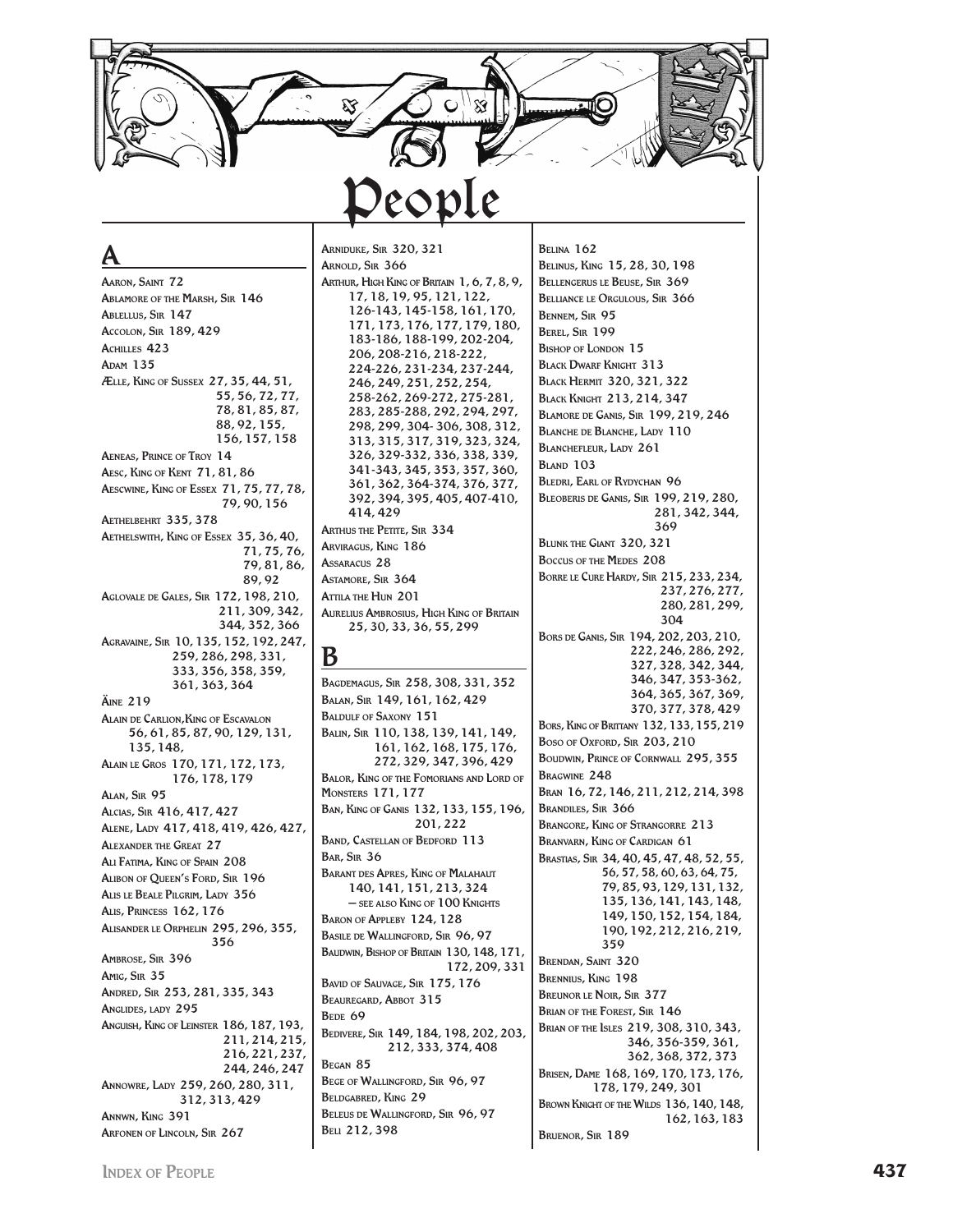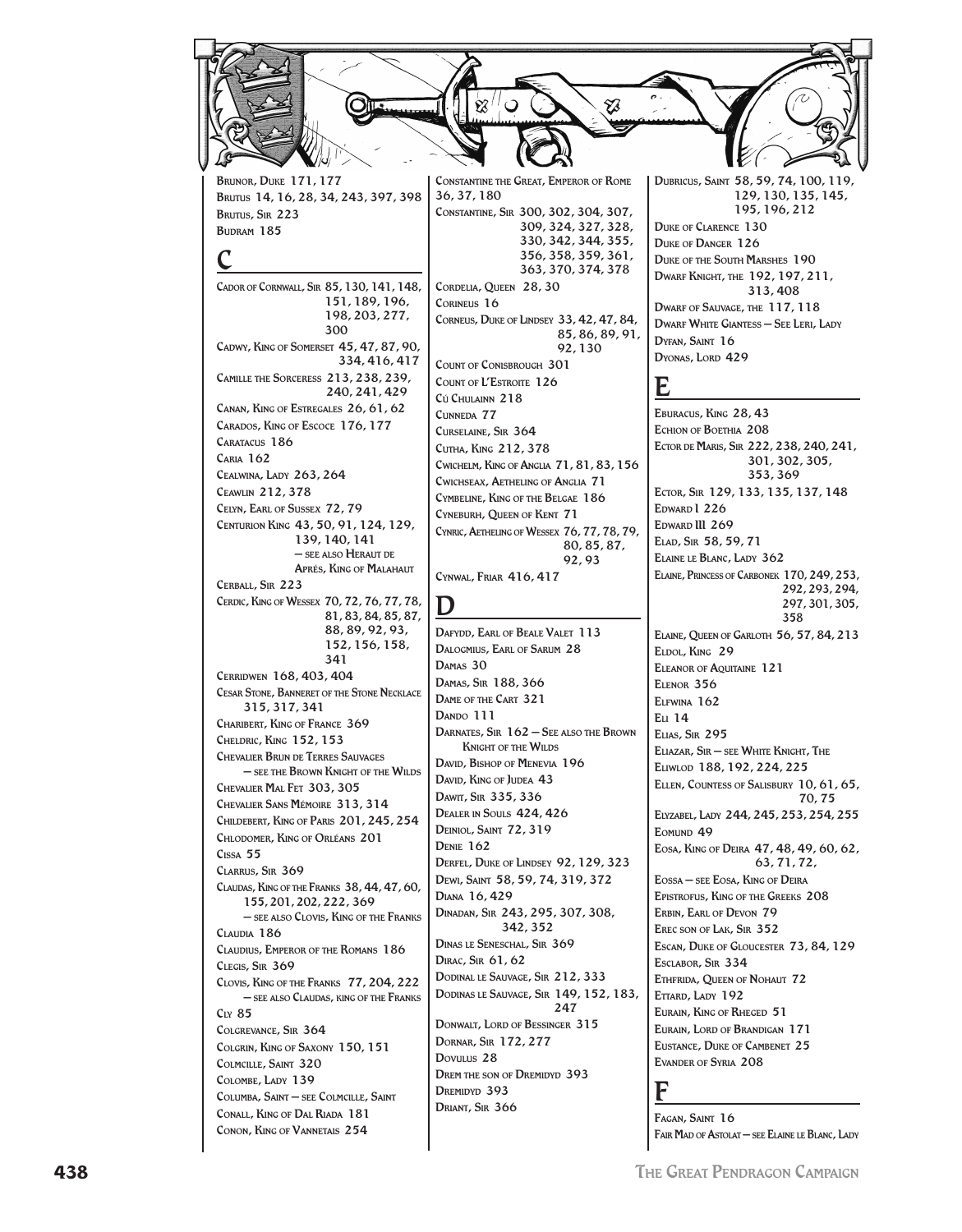FELELOLIE, LADY 358 FELIX, SIR 103, 113 FELOT OF LANGDUK, SIR 146 FIACHRA THE FOSTERLING 223 FINVARRA 392 FISHER KING 163, 179, 243, 253, 262, 363, 272, 301, 352  $-$  see also Pellam. King FISHERMAN, KING - SEE FISHER KING **FLORENCE, SIR 206, 364 FLORIA** 162 FLORIDAS THE PICT, SIR 206, 210 FRANCES, LADY 399-401 **FREILA** 238

### Ġ

GADRASOLAIN 239, 240 **GAHALANTINE, SIR 369** GAHERIS DE ORKNEY, SIR 135, 152, 187, 224, 240, 241, 286, 287, 288.290.291.293. 297, 300, 302, 303, 306, 309, 333, 342, 356, 358, 359, 361, 365, 366, 377, 408 GAINUS, SIR 203 GALAGERS, SIR 152 GALAHAD (LANCELOT) 92 GALAHAD, SIR 9, 161, 171, 253, 292, 293, 297, 305, 323, 328, 329, 330, 331, 334, 344, 346, 347, 349, 354, 355, 356, 357, 395 GALEGANTIS, SIR 140, 152, 196, 220, 237, 238, 283 **GALEHOLT, KING OF DAL RIADA,** DUKE OF THE LONG ISLES 26, 182, 189, 191, 193, 196, 198, 204, 210, 213, 214, 215, 219, 221, 240, 241, 249, 304, 307, 308, 320, 332, 334 GALIHODIN, SIR 369 GALIHUD, SIR 369 GALLANT OF SAUVAGE, THE 117, 118 GALLERON OF GALWAY, SIR 364 GARETH, SIR 291, 298, 307, 333, 337, 342, 362, 365, 366, 368, 377.384 **GARMON OF BRUN, SIR 112** GAUTER, SIR 366 GAWAINE, SIR 135, 143, 145-148, 152, 154, 169, 186, 187, 189-197, 199, 202-204, 206, 210, 212, 215, 216, 232, 234, 237, 238, 240, 241, 244, 247, 249, 254, 257, 259, 261, 270, 276-278, 282, 285, 286, 290-293, 297, 298, 300, 302, 304, 307, 309, 313, 315, 317, 324, 327, 328, 330, 331, 333, 337, 339, 342-345, 353.355.356.358.359.362. 363, 365-369, 370-374, 377, 384,408

GEOFFREY OF MONMOUTH 14, 48, 60, 63, 150, 153, 197, 202, 208 GEORGE, ST. 176 **GERALD CROSSBOW - SEE GERALD OF STRIGUIL GERALD FITZGERALD. SIR 219.221 GERALD OF CAMBRIA, BROTHER 187** GERALD OF STRIGUIL, SIR 187, 216, 218, 219 GEWISSA 186 **GIANT BLACK DWARF 313, 314 GILBERT. EARL OF HERTFORD 129** GILDAS 155, 277, 278, 319 Gilmaurius, King of Dal Riada 158, 184, 185, 189.214.216 GILMERE, SIR 366 GINGALIN, SIR 364 GLEODALEN, KING OF THE DWARFS 384, 392 GLORIA 162 GOGMAGOG, KING OF THE GIANTS 16, 398 **GORBODUC THE FIEND, SIR 107-109** GORLOIS, DUKE OF CORNWALL 25, 26, 35, 45-52, 54-56, 85 GORWIN 186 GOVIER OF ETROITE, LORD OF ETROITE 172, 173 GRAIL KING 169, 293, 352 - SEE ALSO PELLAM, KING  $C_{\text{PAVANNE}}$  30 **GREEN BANNERET OF GLEVUM 61** GREEN KNIGHT 270, 289-292, 324 **GREGORIUS 237** GRIFLET, SIR 137, 138, 143, 150, 152, 186, 187, 189, 190, 192, 193, 197, 198, 199, 202, 204, 210, 211, 215, 237, 239, 241, 244, 247, 249, 254, 257, 259, 276, 280, 285, 288, 291, 293, 300, 302, 304, 307, 308, 309, 327, 342, 343, 344, 355, 356, 357, 358, 359, 361, 363.366 **GROMORE SOMIR JAURE, SIR 364 GUELPH, BARON 396** GUENEVER, QUEEN OF BRITAIN 7, 8, 19, 78, 95, 121, 122, 143, 144, 145, 146, 148, 150, 191, 194, 195, 197, 211, 214, 215, 232, 235, 245, 249, 250, 252, 254, 255, 257, 258, 260, 278, 283, 293, 294, 296, 301, 305, 306, 313, 324, 333, 341, 343, 358, 360, 361, 362, 363, 365, 368, 370, 371, 372, 377.429 GUIDERIUS 186 **GUINEBAUT, KING OF THE MARSHES, LORD OF ROESTOC 176 GUITARD.** DUKE OF POITOU 203 **GWADYN ODYCITH 393 GWENWYNWYN, ADMIRAL OF BRITAIN 43** 

HARGODABRANS 239, 240 HEAHFLAED, LADY 240, 241 HEBES LE RENOUMES, SIR 369 HELEN OF THE WELLS, SAINT 107, 109, 198 HELIFER THE MERCENARY, SIR 85, 86 HELYES 249 HENBEDESTYR 393 HENGEST, KING OF KENT 26, 34, 36, 52, 71 HENRY II 121 **HENRY V 180, 353** HERAUT DE APRÉS. KING OF MALAHAUT 26. 37, 40, 42, 43, 48, 60.75.86.91.139. - SEE ALSO CENTURION KING HEREWARD THE WAKE 239 **HERMES TRISMIGESTUS 79** HERMIND, SIR 366 HERMIONE 162 HERVIS DE REVIL. DUKE OF ANGLIA 129. 135, 136, 149, 152, 184, 186, 187, 213, 237, 239, 263, 264 HIPPOLYTUS, SAINT 103 HIRTACIUS, KING OF THE PARTHIANS 208 Новсовим, тне 410, 416, 424, 426 HOEL OF ALCLUD 196, HOEL, DUKE OF BRITTANY 202, 253, 254, 255.257 HUGH II DE GANIS, EARL OF WESTMEATH 219 HUGO DE GANIS, SIR 219, 241, 244, 246 HUNDRED WARRIORS 239, 240 IDA, PRINCE OF NOHALIT 294 IDRES, KING OF CORNWALL 25, 32, 33, 34, 70, 74, 75, 77, 78, 79,  $80, 81, 82, 85, 87,$ 88, 90, 91, 149 ILLTYD, SAINT 59, 74, 319  $l<sub>NGRID</sub> 162$ **INVISIBLE KNIGHT, THE 149 ISABEL 172** 

**ISOLT LE BLANCHE MAINS 253, 254, 255 ISOLT, QUEEN OF CORNWALL AND BRITTANY** 246, 247, 248, 252, 279, 280, 282, 284, 295, 301, 302, 303, 305, 306, 307, 309, 315, 316, 327, 335, 336, 343, 345

### ISOUD, QUEEN OF LEINSTER 219, 221

JEANNETTE 244, 279, 298, 289 IESUS<sub>8</sub> JONATHEL, PRAETOR OF DORSET 81 **JORAN. KING OF THE LAND BEYOND THE MOUN-**TAINS 215, 216, 238 JORDANS, SIR 51 JOSEPH OF ARIMATHEA 29, 32, 329, 349

INDEX OF PEOPLE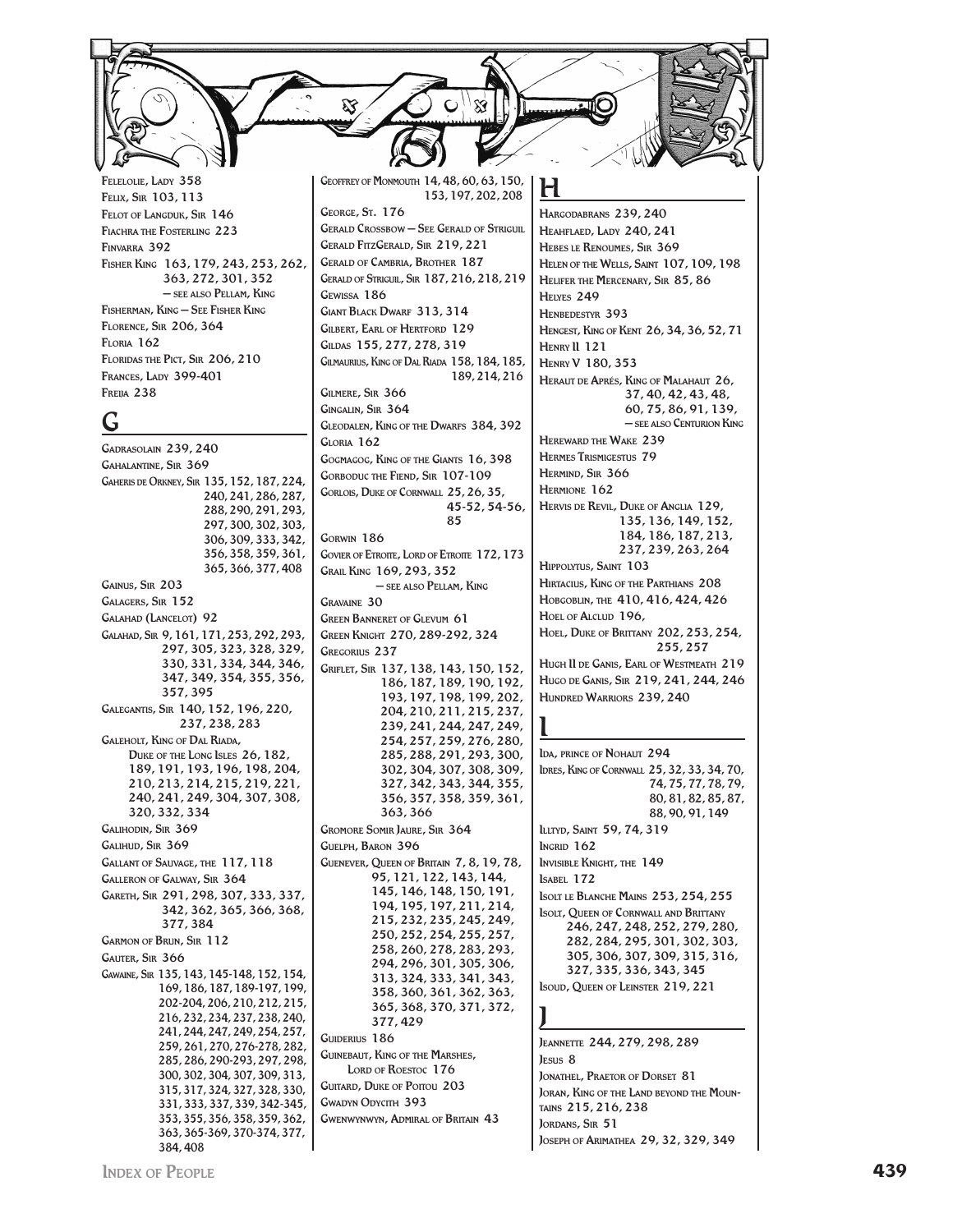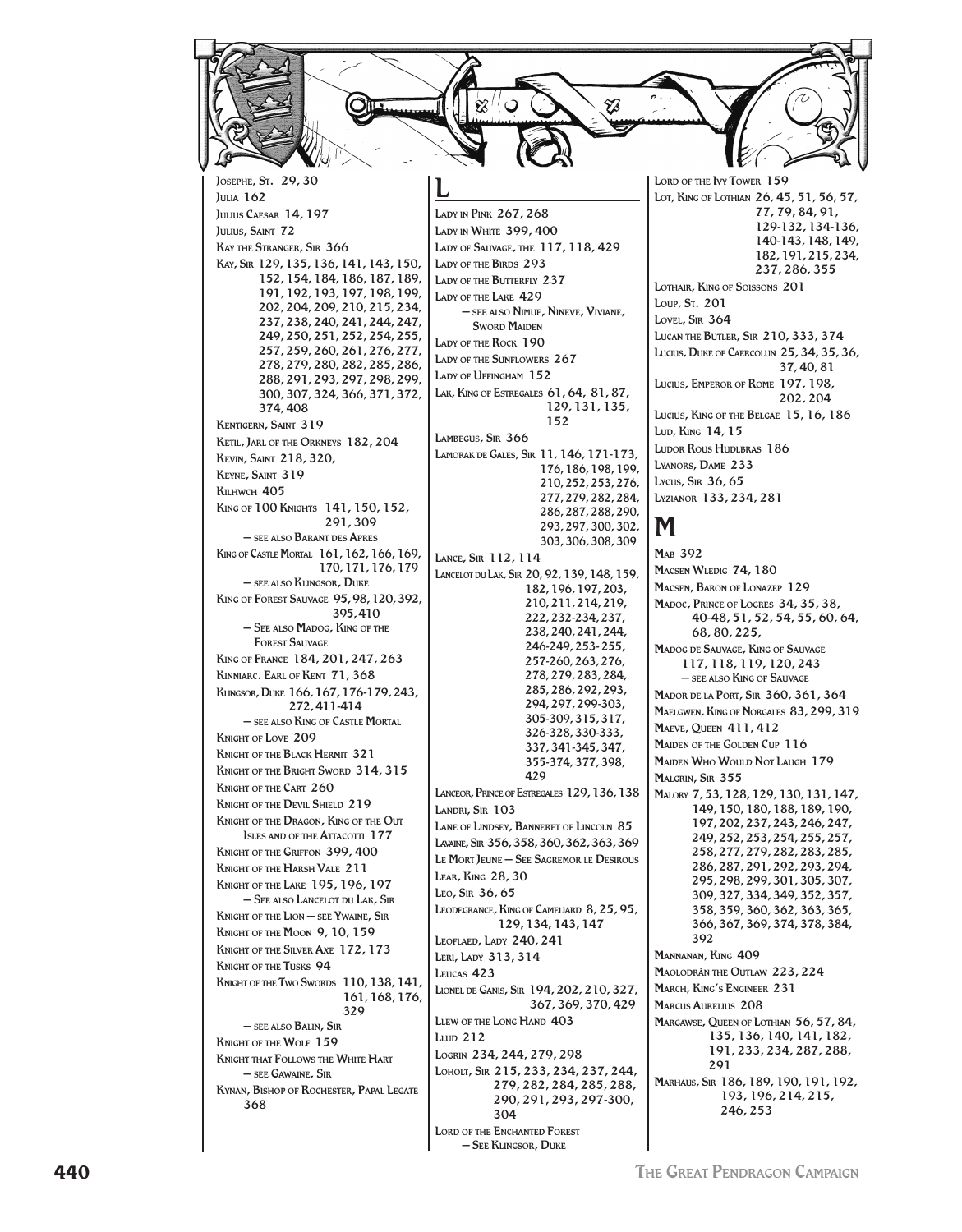Mark, King of Cornwall 80, 81, 90-93, 139, 149, 193, 214, 243, 244, 246-248, 252, 253, 281, 282, 284-289, 291-295, 297, 301- 304, 307, 309, 316, 319, 323, 327, 332, 334, 335, 337, 339, 341-345, 346, 355, 377 Maurice Fitzgerald, Justiciar of Ireland 187, 219 Maxen Wledig, High King of Britain 36 – see also Macsen Wledig Mayor of Leicester 106 MAYOR OF LONDON 37, 86 Meilyr, Earl of Tribruit 103, 115 Melanie, Lady 315 Melehan 212 Melia, Lady 315-317 Meliagrance, Sir 258 Melias de Lile, Sir 369 MELION OF THE MOUNTAIN, SIR 364 Meliot de Logres, Sir 364 Melodiam de Galis, Sir 193, 194 Menaduke, Sir 369 Merlin 28, 33-35, 37-42, 45, 47, 49, 53-55, 57-62, 64, 72, 75, 77, 79, 80, 85, 94, 100, 107, 109, 119, 121, 129-141, 143, 144, 146, 147, 150, 152, 154, 161, 187, 187, 191, 192, 193, 194, 197, 211, 232, 234, 300, 326, 328, 395, 403, 429 Micipsa, King of Babylon 208 Moon, Sir 117 Mordred, Sir 6, 8, 18, 215, 232-234, 237, 248, 249, 259, 275, 276, 278, 280, 282, 285, 286, 288, 289, 291, 293, 297, 298, 300, 302, 304-307, 309, 313, 323, 324, 327, 333, 342, 344-346, 354-356, 358-361, 363-365, 370-374, 376, 377 Morgan le Fay 56, 75, 83, 84, 135, 152, 186, 187, 188, 189, 190, 193, 234, 246, 248, 252, 253, 314, 322, 342, 355, 384, 392, 429 Moris, Sir 199 MORVRAN THE SON OF TEGID 393 Muirchertach, High King of Ireland 216  $M<sub>UNCO</sub>$  310 Mustensar, King of the Africans 208

### N

**NAF 43** Nanteleod, King of Escavalon 26, 56, 61, 62, 64, 70, 77, 81-92 Nascien the Hermit 331 Nennius 37 Nentres, King of Garloth 26, 51, 56, 57, 84, 140

Nero, Sir 141, 142 Nerovens, Sir 369 Nial Nine-hostages 218 Nimue, Lady of the Lake 10, 63, 147, 154, 188-190, 192, 194, 199, 211, 212, 239-241, 247, 278, 279, 311-313, 392, 407, 408, 411, 429 Nineve, Lady of the Lake 51, 52, 75, 109, 110, 138, 139, 141, 234, 429

# O

Nuala 392

Oberon, King of Faerie 118, 120, 392, 410, 411, 412, 414 Octa, King of Nohaut 26, 47, 48, 49, 50, 60, 62, 63, 72 Oir, Dame 110 Olwen 393, 405 Oonagh 392 Orcas, Sir 61, 62 ORLAITH 223 Ozana, Sir 313-315

### P

Palomides, Sir 238, 308, 309, 334, 352, 369 PANDRASUS, KING OF EGYPT 208 Patrick, Saint 147, 218 Patrise, Sir 360, 429 PAUL, SAINT 186 Peleus, Sir 190, 192, 407, 408, 411, 412, 414, 429 Pellam, King of the Castle of Adventure 149, 168, 347, 349-352 – see also Fisher King PELLINORE, KING OF GOMERET 11, 25, 26, 59, 60, 72, 74, 137, 138, 140, 141, 142, 143, 145, 146, 147, 148, 152, 154, 172, 186, 193, 194, 224, 252, 261, 286, 342, 429 Percivale, Sir 242, 250, 251, 252, 254, 255, 256, 260, 261, 262, 263, 272, 276, 278, 279, 282, 284, 285, 288, 290, 293, 297, 300, 301, 302, 303, 305, 306, 309, 322, 328, 330, 342, 344, 347, 354, 355, 356, 357, 374, 412, 414 PERIMONES, SIR 366 PERTELOPE, SIR 366 PERTOINES 95, 315 PETIPACE OF WINCHELSEA, SIR 146 PETREIUS COCTA 203 PHARIEN, COUNT OF TREBES 201, 255, 280 PHILIP, LORD 245 PLENORIUS, SIR 369 Politetes, Duke of Bythnia 208 Pope, the 180, 191, 206, 368

PORT, KING OF PORTSMOUTH 72, 83, 87, 88, 91, 121, 156 Priamus the Saracen, Sir 206, 210, 366 Princess Rose 209 PROCOPIUS 69 PROUD KNIGHT OF LANDOINE 159, 160 Puck 416, 418, 424-427 PUDENS 186

# $\pmb{\left( \ \right. }$

Queen of the Out Isles 313, 314 Quintus Carucias 203

### R

Radiger, King of the Varni 263, 264 Randle, Duke 248 Red Banneret of Glevum 61 Red Knight (Sir Balan) 149, 161 Red Knight 328, 329 Remus 28 Rhun, King of Gwynedd 299 Rhys, Sir 62 RICHARD II 269 Richard III 353 Richard the Lionheart 226 Robert, Earl of Salisbury 92, 93, 128, 129, 130, 152, 198, 209, 242, 245, 296, 299, 336, 338 Robin Goodfellow 330, 416, 418, 420, 426, 427 Roderick, Earl of Salisbury 7, 27, 35, 36, 38, 40, 41, 42, 45, 46, 50, 51, 52, 55, 56, 58, 59, 60, 64, 89, 286 Roger, Bishop of Salisbury 58, 59 Rombold the Giant 172 Romulus 28, 186 Ryons, King of Norgales 26, 129, 134, 136, 140, 141, 142

### S

Sadok, Sir 395, 296, 369 Safer, Sir 369 Sagremor le Desirous, Sir 148, 149, 152, 183, 247 Sagremor of Byzantium – see Sagremor le Desirous Salis 28 Samson, Saint, Abbot of Dol 319 Sanam, Earl of Bedegraine 129, 133, 233 Sandde Bryd Angle 393 Sarum, Queen 28 Segwarides, Sir 243, 366 Selises, Sir 369 Serse, King of the Iturei 208 SERTORIUS OF LIBYA 208 Seven Deadly Brothers 349 SGILTI YSCAWNDROED 393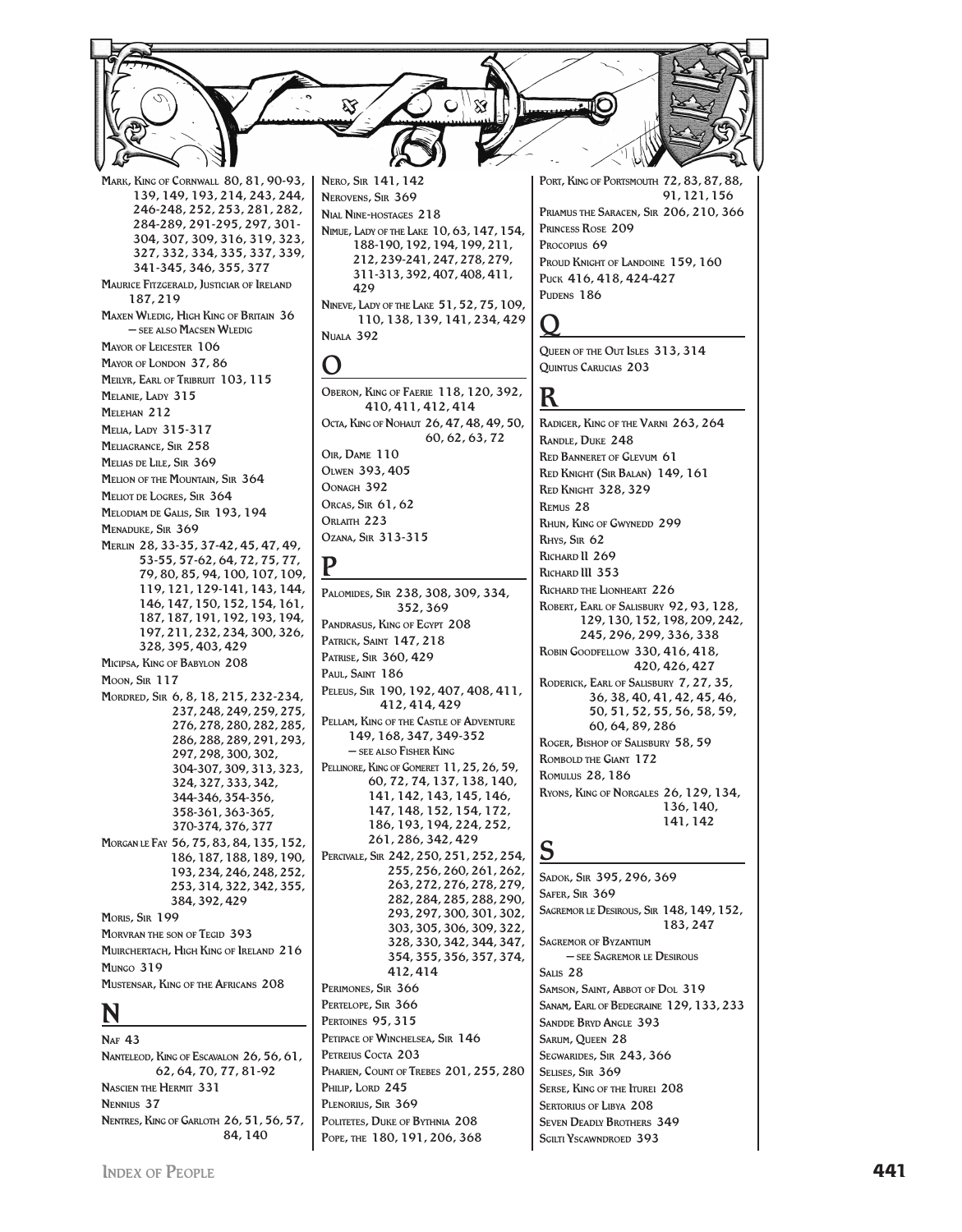YĀ

SHIELD KNIGHT 349 Silver Knight 209, 210, 265, 266 SORLOUSE OF THE FOREST, SIR 146 SOUIRE OF THE LAKE 194 – see also Lancelot du Lak Squire Priest 316, 317 STATERIUS, SIR 107 Sun, Sir 117 SWORD MAIDEN 429 Syagrius, Praetor of Soissons 37, 38, 40, 44, 45, 46, 47, 65, 68, 222

# $\mathbf I$

Taliesin 299, 410 Tegfan, Earl of Jagent 45, 80, 130 TEGID 393 Teucer, Duke of Phrygia 208 Teuda, Lady 264 The Knight Who trespassed – see Chevalier Mal Fet Theobald de Butler, Justiciar of Ireland 219 Theoderic, Emperor of Rome 214 Theubert, Sir 263 Theudebert, King of Metz 201 Theudechild, Queen 369 Three Cadlews 77, 82, 83 THREE CADWYS 59 Three Collas 218 Titania 392 Today, King of Overthere 242-244, 247, 392, 395, 407-410 Tor, Sir 145-148, 152, 172, 226, 276, 280, 282, 285, 288, 291, 293, 297, 300, 302, 304, 307, 309, 327, 333, 344, 354, 356, 358, 359, 361, 363, 366, 384 Tovus, Souire 117

Tramtrist, Sir 238 – see also Tristram de Lyonesse Trian de Exe, Sir 315 Tristram de Lyonesse, Sir 9, 20, 84, 139, 190, 214, 243, 244, 246-248, 253-257, 279, 280-287, 289, 291, 292, 294, 295, 301-303, 305-307, 309, 315-317, 327, 342, 343, 345, 346 Turquine, Sir 247, 249 Twin Bannerets of Glevum 61

### U

V

Uffo, Count of Silchester 85, 192, 193 ULAH, THE DWARF SQUIRE 422 Ulfius, Duke of Silchester 25, 27, 34, 35, 40, 42, 47, 48, 49, 51, 52, 54, 57, 58, 60, 63, 70, 75, 77, 78,

79, 82, 84, 85, 86, 88, 130, 132, 135, 137, 192, 193 Unjust Foe, the 170, 176 – see also Bavid of Sauvage, Sir Uriens, King of Gorre 26, 51, 56, 83, 141, 152, 186-190, 213 Urre, Sir 299, 357, 358, 360, 369 Uther Pendragon, King of Logres 8, 25, 26, 34, 35, 36, 37, 38, 40, 41, 42, 43, 44, 45, 46, 47, 48, 49, 50, 51, 53, 54, 55, 56, 57, 58, 59, 60, 61, 63, 64, 68, 85, 95, 96, 98 126, 137, 141, 143, 191, 281, 299, 331, 395

Velanus, King of the Belgae 29, 30 Verius, Sir 56

Villiars, Sir 369 VIRGIL 79 Virgin Mary 30, 140, 143, 222 Vithelen, the Maid of the Well 113 Vivianne, Lady of the Lake 79, 194, 195, 196, 398, 429 VORTIGERN, HIGH KING OF BRITAIN 26, 33, 36, 72, 76, 212

Vortimer 212 Vulteius Catellus 203

# W

Waterman – see Dewi, Father White Knight 153, 154, 158, 171, 175, 176, 183, 191, 192, 211, 319 Wild Damosel 173, 175 Willehelm, King of Narbonne 201 WILLIAM THE CONQUEROR 70 Wizard Giant of Iceland 249

# Y

Yesterday, Emperor of the Court of the Good Ones 330 Yffi, King of Deira 71, 156 YGRANE, QUEEN OF BRITAIN 48, 50, 51, 52, 55, 56, 57, 58, 59, 64, 75, 78, 79, 83, 136, 137 Ypolitus of Crete 208 Yvaine, Sir 186, 187, 189, 192, 242, 251 Yves of Buckingham, Sir 112 Ywaine, Sir 190, 191, 193, 195, 196, 242, 250, 251, 252, 261, 342, 352, 374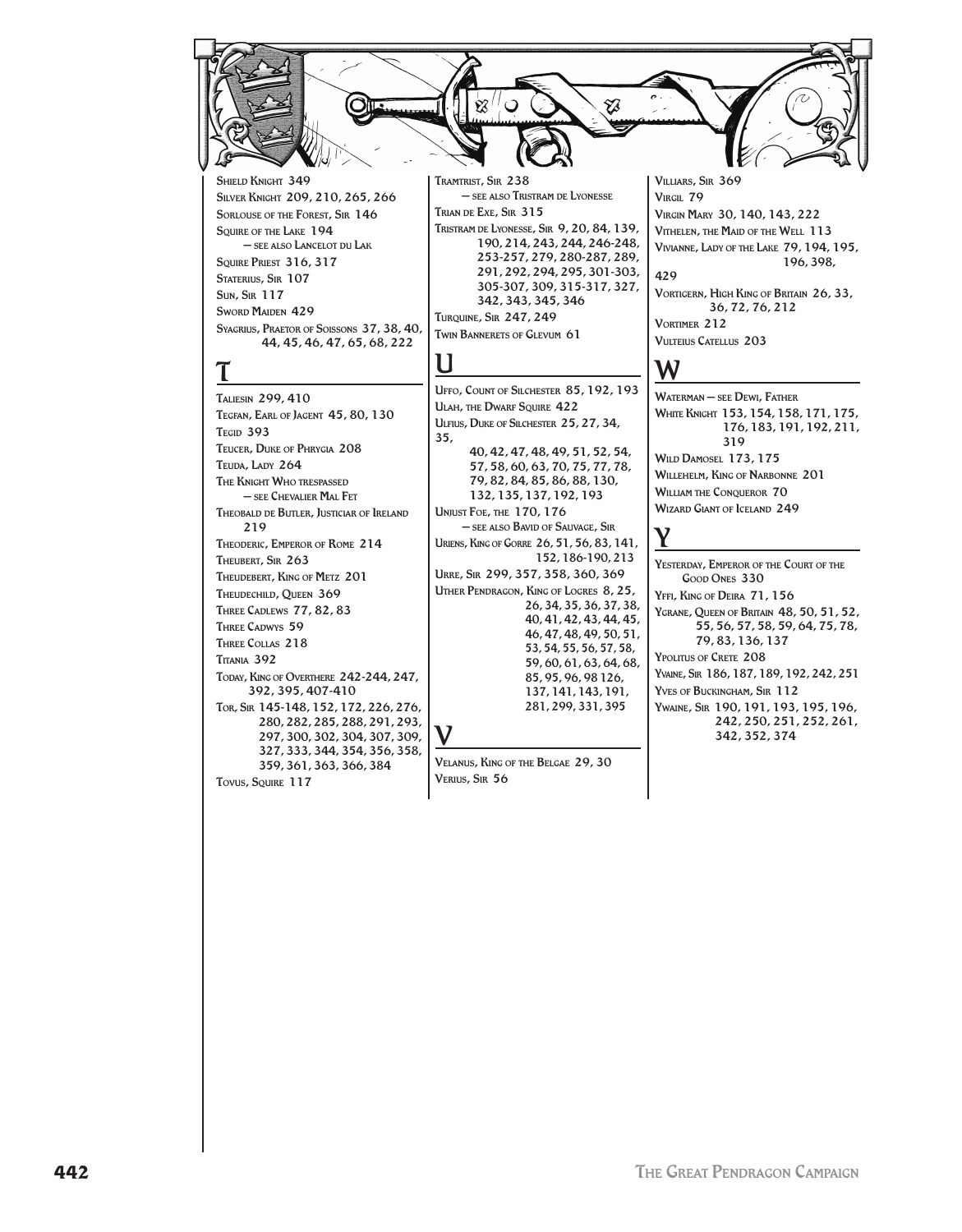**Places**

### A

Abbey of Saint Josephe, Sarum 29 ABERSTWYTH 74 ABINGDON ABBEY 96 ABINGDON 96 **ADOUR RIVER 200** ADVENTUROUS CASTLE 349 AGINCOURT 180 Ailech, Castle 218 Ailech, Kingdom 218 AIRE, COUNTY 126 Airedale 126, 128  $A$ <sub>1</sub> RION  $14$ Alchester 101, 103, 104, 116 Alclud 27, 37, 158, 181, 183, 184, 196, 303 Aldborough 124, 126 Aldersgate, London 15 Aldgate, London 15 Alps 202, 204, 206 AMANS ROAD 124 AMANS, CASTLE 124 Amans, Kingdom 37, 72, 74, 124, 127, 128 Amesbury 30, 33, 75, 78, 83, 84, 137 Anferginan Pass 223, 224 Angers 200 Angli 81 Anglia, Kingdom 71, 89, 156, 158, 184, 186, 187, 212, 213, 214, 220, 237, 238, 327, 332, 355, 357, 358 Anjou, County 200, 222 Appleby Castle 124, 126, 128, 237 Appleby Road 124, 128 Appleby, Barony 124 Aqua Sulis 398 – see also Bath Aquitaine 121, 186, 200, 201, 204, 222, 372 – see also Ganis Araby 307, 332, 420 Arbray 30, 33, 317 Arden Forest 22, 30, 72 Ardmulcan 218 Arroy Forest 22, 72, 189, 197, 277, 384 ASTOLAT 362 Avalon Marshes 6, 22, 30, 33, 186, 234, 376, 377, 389 AVEBURY 411 Aventureuse Forest 30 Aventurus Forest 22, 30 Avon River(s) 28, 30, 34, 72

### B

Babylon 79, 208 **BADBURY 30, 32** 

BADON HILL 155, 157, 158 Bamburgh Castle 294 Banbury 30, 34, 100, 103, 104, 116 Bangor Fawr 72, 73, 319 Barfleur 198, 199 Barnard's Castle 171 Barra 177 Bassus River 30, 33, 140 Bath 30, 33, 45, 88, 309, 334, 335, 378, 416, 427 BAY OF BISCAY 200 BAVARD 106 Bayeaux 45, 46, 200 Bayonne 200, 201 Beale Valet 30, 32, 83, 89, 113, 297 Bearded Lake – See Llyn Barfog Beaumaris 72 Beaune 200 Bedegraine Forest 22, 30 Bedegraine 30, 133, 281 Bedegraine, County 30, 33, 34, 52, 63, 83, 84, 85, 86, 129, 233, 289 BEDFORD CASTLE 100, 113 Belinsgate, London 15 Benoic, Kingdom 25, 131, 181, 182, 255, 327 BENOIT, KINGDOM 201, 222, 358, 359 BENOYE – SEE BENOIT, KINGDOM Benwick 201, 369, 370, 371, 377 Bithynia 208 **BLACK ABBEY 29** Black Mountains 72 Blackcastle 218, 221 Blackwater River 44 Blakemore Forest 88 Bloody Rock – See Roche Sanguine Bodmin Moor 21, 30, 34, 57 BOETHIA 208 BOLTHA STONE 316 Bordeaux 201, 222, 254, 255, 281 **BOROUGH HILL FORT 103, 104, 397 BOURTON 30, 31 BOWES CASTLE 124, 126** BRABANT 206 Brandigan Castle 124, 128, 171, 176 BRECKLANDS 30 Brecon 72 Brigantia, County 124, 126, 128 BRISTOL 88 **BRITISH SEA 34, 45** Brittany 22, 25, 32, 75, 77, 78, 133, 143, 149, 151, 190, 201,

> 202, 214, 248, 253, 254, 257, 286, 291, 293, 300,

319, 370, 373

BROADLANDS 30 Broceliande Forest 22 BROUGH CASTLE 124 Brun Castle 30, 34, 83, 103, 104, 112, 114, 116, 117 BRUTUSLAND 14 Brycheiniog, Kingdom 72, 81 BUCKENHAM 30, 81 Buckingham Castle 101, 103, 104, 112. 116, 117 **BUILTH WELLS 37 BULITH CASTLE 72 BULITH 36.72** Burgundy 199, 201, 202, 203 **BUXTON CASTLE 124** Byrcheiniog – see Brycheiniog

### C

C<sub>ADIZ</sub> 208 Caer Beris 37 CAER CARADOC 37 Caer Constantine 37 Caer Gwent 186, 187 – see also **CAMALOT** Caer Sidi – see Castle of Bones Caercolun, County 31, 32 Caercolun, Duchy 25, 31, 33, 34, 35, 36, 37, 40, 81, 82 Caernarfon 37 Caernavon 74 Caerwent 37, 72, 74 Caerwent, County 30, 31, 33, 40 Caithness 181, 182, 414 Caix 209 Calais 201, 257 Caledonian Forest 22, 153, 181, 182 Cambenet, Duchy 25, 51, 84, 124, 126, 127, 171, 179, 303, 304, 346, 357 Cambria 22, 25, 26, 27, 30, 32, 61, 72, 74, 140, 143, 152, 154, 190, 211, 213, 237, 269, 302 CAMBRIAN MOUNTAINS 22, 72 Cambridge 31, 32, 37, 398 Cameliard, Kingdom 8, 25, 32, 33, 37, 72, 74, 78, 83, 84, 95, 121, 129, 134, 140, 141, 143, 242, 285, 372 Camelot Forest 22, 31 Camelot 14, 18, 31, 34, 186, 187, 208, 224, 231, 245, 275, 276, 299, 323, 324, 325, 326, 334, 336, 337, 338, 339, 340, 341, 372, 373 Campacorentin Forest 22, 31, 88 Camulodunum – see Colchester Canterbury 31, 32, 36, 37, 373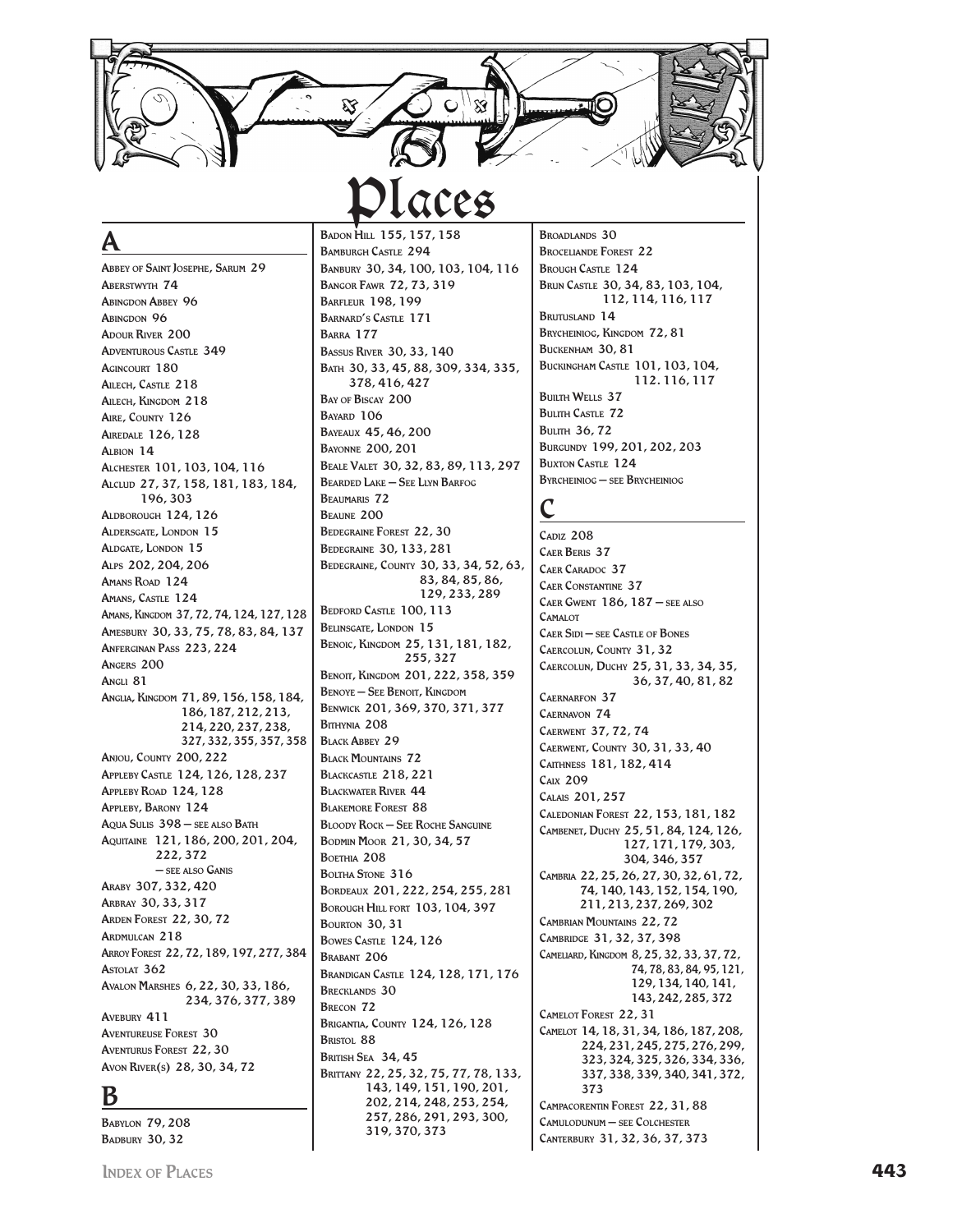

Caratacus' Castle – see Caratacus' Keep Caratacus' Gate, Camelot 231, 326 Caratacus' Keep, Camelot 231, 326 Carbonek 249, 292, 293, 294, 301, 357 Carbonic 126 – see Carbonek Carcassonne 201 Cardiff 61, 72, 189 Cardigan Shore 72 Cardigan, Castle 72 Cardigan, Kingdom 25, 26, 61 Carduel 25, 37, 84, 90, 124, 126, 127, 171, 185, 304, 305, 356, 357 – See also Carlisle Carew 61 Carisbrooke 31, 34 Carlion 37, 61, 72, 74, 121, 131, 132, 134, 135, 141, 143, 149, 154, 243, 249, 250, 293, 371 Carlion-on-Usk – see Carlion Carlisle 18, 214, 235, 356, 363, 368 – see also Carduel Carmarthen 61, 62, 72, 73, 147, 361 Carmarthen 61, 62, 72, 73, 147, 361 Carohaise 25, 37, 72, 134, 276, 285 Carrickfergus 193, 218 Cashel 218  $C_{\text{ACTE}}$  BEN 348 Castle Blanc 126, 171 Castle Dore 34, 282, 343 Castle la Roche 239 CASTLE LUD 14 Castle Mortal 176 Castle of Adventure 306, 322, 349, 351, 352 Castle of Bones 219, 220, 237, 408 Castle of Bran 348 Castle of Four Stones 258 Castle of Hard Rock 282 Castle of Joy 162, 164, 166-169, 171, 173, 176, 178, 179, 272, 321, 352, 396 Castle of Maidens 279, 297, 333, 342, 349, 355 CASTLE OF SWORDS 348 Castle of Tears – see Aberstwyth Castle of Tears– see Aberstwyth Castle of the Beard 10, 160 Castle of the Black Hermit 274, 320-322 Castle of the Elephant 177 CASTLE OF THE PROUD 348 Castle of the Rock – see Castle la Roche Castle of Towers 348 Castle Pleure 177 – see also Aberstwyth Castle Sauvage 103, 104, 117, 118, 120 CASTLE SPIDORA 159 Castle Tenby 61  $C<sub>ASTI</sub>$  EFORD 126, 140 Castleshaw 126 Castlethorpe – see Brun Cathedral of Notré Dame 201

Cathedral of the Blessed Virgin Mary, Sarum 30 Catterick 44, 47, 51, 60, 83, 121, 124, 126, 127, 128, 150, 170, 293, 378 Cave of the Questioning Hag 164 Celibe Forest 124, 126, 127 Celibe Pass 124, 126, 127, 128 Cerne Abbas 32, 398 Champagne, County 199, 201, 222 Changue 22 Chateau Gaillard 201 Chelmsford 31 Cherwell River 103, 104 Cheshire, Duchy 25, 37, 72, 74, 84, 211, 291, 346, 360, 372 Chester 37, 74, 121 Chichester 31, 32, 44, 83 Church of Saint Helen 107 Cirencester 31, 47, 91, 98, 139, 141, 262, 343, 378 City Cross, Camelot 231, 326 City of Glass 162, 166, 179 City of Legions 25, 37, 72, 134 CITY OF THE BRITONS – SEE ALCLUD Clarence, County 22, 30, 31, 33, 56, 61, 85, 86, 262, 282, 341, 343, 344 Clarence, Duchy 31, 130, 140, 283 Cleopolis 243, 409, 411, 412, 413 Clonert Abbey 320 Colchester 15, 31, 32, 36, 37, 38 Colne River 44 Conisbrough 126, 128, 176, 301 Conisbrough, County 126, 301 Connacht, Kingdom 218 Conway River 72 Conway Vale 72 Cork 218 Cornish Moors 22 Cornouailles 25, 254, 255, 256 Cornwall 22, 25, 30, 32, 33, 34, 52, 61, 111 Cornwall, Duchy 25, 26, 32, 34, 35, 37, 44, 45, 47, 51-53, 55 Cornwall, Kingdom 25, 32, 33, 34, 37, 40, 77-81, 85, 87, 88, 90, 139, 143, 149, 193, 214, 215, 243, 246, 248, 249, 252, 253, 255, 279, 282, 284, 285, 286, 287, 288, 289, 291, 293, 294, 295, 301, 315, 316, 317, 327, 339, 343, 345, 355, 368, 393 COTSWOLD HILLS 31, 343 COWARD STONE 164 CRETE 208 Crevice of Mercy 164 Cripplegate, London 15 Cruachu 218

Cumbria 22, 25, 26, 44, 91, 124, 126, 128, 140, 190, 213, 276, 278, 289, 297, 300, 378 Cumbrian Mountains 126

### D

Dacia 208 Dal Araide, Kingdom 218 Dal Fiatach, Kingdom 218 Dal Riada 158, 181, 182, 185, 189, 191, 218, 219, 221, 306, 308, 308, 310, 332, 341 Dales, the 128 Damas Gate, Sarum 30 Danger Castle 126 Darnantes Forest 173, 175 Dartmoor 21, 32 Dean Forest 22, 72, 73, 74, 234, 319 Deer Garden, Camelot 325 Degannwy 72, 73 Deira Forest 22, 126 Deira, Kingdom 51, 71, 126, 150, 152, 156, 196, 366 Deleable Forest 22, 32 Demetian Sea 212 Derry 218, 320 Des Maris Castle 126 Devil's Bridge 175 Devon, County 25, 32, 79, 368, 369 Dimiloc Castle 16, 34, 77 Dinas Bran 72 Dinas Emrys 72, 395 Dol 319 Dolorous Garde 158, 181, 195, 196, 429 – see also Joyous Garde Don Valley 128 Don, County 126 Doncaster 37, 126, 128 Donnington 32, 33 Dorchester 32, 37, 79, 81, 96, 358 Dore Castle 32, 34, 282, 343 Dorset, County 30-34, 37, 79, 81, 85, 130, 342, 358 Dover 32, 44, 201, 206, 370, 372, 373 DOWGATE, SARUM 16 Downpatrick 218 Downs, the 33, 57 Drogheda 218 Dubglas River 30, 32, 103, 104, 112, 113 Dublin 197, 216, 218, 219, 221, 222 DUNBARTON 181, 184 DUNBOYNE 218 Dundee – See Pilgrim Castle DUNLACE 218 Dunstable 101, 103, 104 Durham Castle 126, 127 Dwarf Forest – see Nain Forest DYFED, COUNTY 73, 319 Dyfi River 74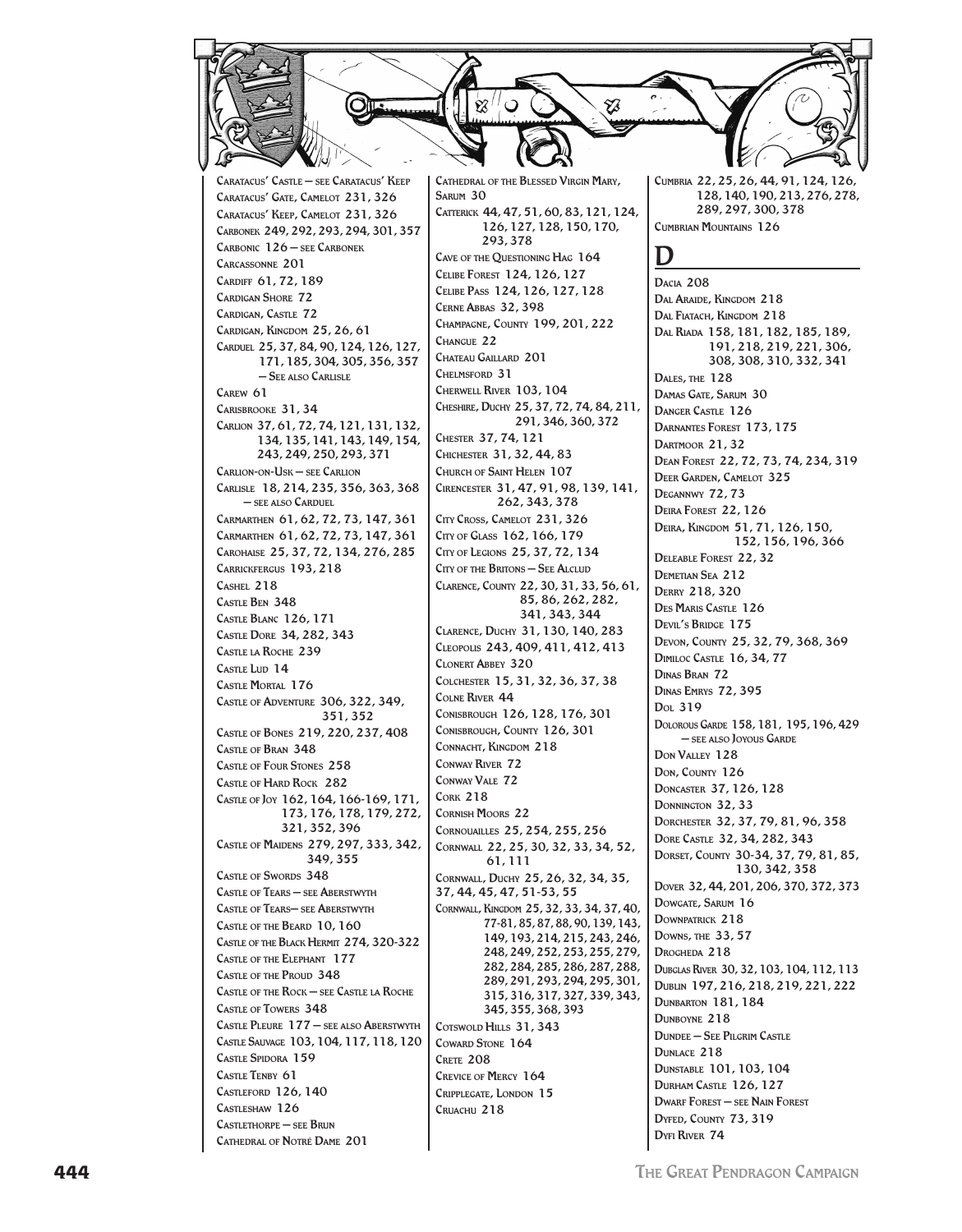FRAME RIVER 34 FRANCE 21, 44, 45, 68, 77, 79, 155, 180, EAGLE MARKET, SARUM 30 EBURACUM 14, 26, 37, 43, 44, 44, 47, 48, 50.60.63.121.124.126.127. 150, 151, 152, 153, 171, 213, 277, 301, 319, 356, 370 ECCLESHALL CASTLE 141 - SEE ALSO TER-RABIL, CAMELIARD EDENSIDE 128 **EDINBURGH - SEE MAIDEN CASTLE** Ġ EGREMONT, COUNTY 126 EGYPT 79, 85, 208 ELFAEL, KINGDOM 73 ELMET, KINGDOM 86, 121, 126, 127, 128.244.301  $E<sub>1Y</sub>$  32 EMAIN MACHA 218 ENCHANTED MOUNTAIN, THE 163 ENGLISH CHANNEL - SEE BRITISH SEA **ENTOURAGE HALL, CAMELOT 326** ERGYNG, KINGDOM 72, 73, 74, 319 ESCAVALON, KINGDOM 26, 37, 61, 72, 73, 74, 81, 83, 91, 92, 121, 129, 131, 134, 135, 140, 148, 187, 211, 293, 319, 344 ESCOCE, KINGDOM 26, 131, 182 ESKDALEMUR FOREST 22.182 **ESKER 218** Feet Raren 317 ESSEX, KINGDOM 44, 71, 72, 75, 78, 79, 81, 85, 86, 87, 89, 156, 158, 211, 247, 289, 332.357 ESTREGALES, KINGDOM 25, 26, 56, 61, 62, 64, 72, 73, 74, 81, 87, 129, 131, 138, 234, 304, 319, 361.371 ESTROITE 126 EXETER 26, 32, 37, 79, 317, 342 EXMOOR 21, 32 F **FAERIE STEPS 175** FAIR OF THE WOODS 416, 418, 419, 420, 422, 424, 427 FARTHINGSTONE - SEE SAUVAGE CASTLE FENS, THE 22, 30-34, 239, 263 FIVE KNOUS 103 FLANDERS, COUNTY 201 FLORENCE 206 FOLKINGHAM 32

372, 374, 429 FRISIA 201.230 FRODSHAM - SEE PENINGUES **GAIHOLM CASTLE 83, 182, 358** GALES 25-27, 61, 64, 72, 73, 77, 81, 82.83.85.124.172.186.194. 210, 211, 248, 277, 288, 302, 308.309 GALLOWEY 182, 214, 346 GALVOIE, KINGDOM 33, 72-74 GALWAY 218, 320, 364 GANIS 79, 92, 132, 133, 151, 155, 183, 184, 194, 200, 201, 208, 219, 222, 233, 234, 254, 255, 275, 276, 277, 280, 281, 358, 359, 369, 370, 377, 378 GARLOTH, KINGDOM 26, 51, 56, 57, 84, 127, 128, 134, 140, 158, 182, 183, 211, 213.303.335 **GARONNE RIVER 200.201.222** GAUL 37, 180, 186, 200, 201, 204, 222, 223, 275 **GERMANY 210.247** GLASTONBURY ABBY 30, 32, 33, 258, 377,398 GLENDALOUGH 218, 320 **LKEY 172** GLOUCESTER 14, 26, 29, 32, 33, 37, 61, **ILMINSTER 32** 73.76.84.121.129.260. 283, 343, 344, 369, 378,  $405$ **GOBLIN MARKET 330, 416-427** GOMERET, KINGDOM 26, 37, 72, 73, 74, 121, 319, 362, 372 GORGE OF SLOTH 164 GORRE, KINGDOM 26, 37, 83, 84, 153, 182, 183, 186, 210, 213, 358  $Isca$  37 GOTHAM 160 GOWER COUNTY 73.74 **ISLAY 182** GRAIL CASTLE 149, 161, 179, 256, 272, 319, 347, 414 - SEE ALSO, CASTLE OF JOY; THENING CASTLE **GRAMPIAN MOUNTAINS 181, 182 GRANTHAM 105 GREAT BANQUET HALL, CAMELOT 324** ITCHEN RIVER 34, 232 **GREEN CASTLE 290 IVY TOWER 406** GREEN CHAPEL 290, 291 **GUENEVER'S GARDEN OF LOVE, CAMELOT 325 GUEST STABLES, CAMELOT 326**  $G_{WAF1}$  on 73 **GWENT, COUNTY 73, 74, 121** GWYNEDD, KINGDOM 73, 319

181, 184, 187, 199, 200, 201,

202, 204, 209, 210, 220, 222,

234, 245, 247, 249, 253, 254,

255, 257, 263, 276, 280, 345,

359, 361, 363, 368, 369, 370,

HADRIAN'S WALL 126, 153, 182, 185, 368 HAMPSHIRE, COUNTY 29, 31, 32, 34, 36, 37, 56, 76, 92, 341, 361, 362, 368, 369, 373, 377 HANTONNE 32, 43, 44, 76, 232, 326, 341, 361, 370 HAREWOODS 339 HAUT ALMAIN 206 HELIOPOLIS<sub>208</sub> HEREFORD 72, 73, 74, 319 HERTFORD 32, 85, 89, 293, 294, HERTFORD, COUNTY 32, 33, 65, 82, 83, 88, 89, 129, 130, 154, 211 342 HIGHLANDS, THE 181, 182, 370, 381, 387 HILL OF THE RAVEN - SEE DINAS BRAN HISPANIA 201 HOLY ISLE 74 HUMBER RIVER 32, 34, 124, 126, 139, 150, 152, 359, 414 **HUNGARY 357, 379** HUNTINGTON, COUNTY 30, 31, 32, 37, 65, 79, 82, 83, 113, 154, 297, 306 HYDE ABBEY, CAMELOT 232, 326 ICKNIED WAY 98, 103, 383 **IDRES MOUNTAIN - SEE MOUNT IDRES** ILCHESTER 32, 37, 80, 357 LE DE FRANCE 201 **INDIA 79,90** INGLEBOROUGH 174 **INGLEWOOD FOREST 22, 126** INNER JOUSTING FIELDS, CAMELOT 231, 232 **INVERNESS 177.182 IPPOLITTS 103** IPSWICH 31, 32, 40 IRISH SEA 177, 183, 293 **ISLAND OF BEASTS 402** ISLE OF FEES 192 **ISLE OF WIGHT 31, 34, 78** ISLES, THE 72, 210, 362 **ISURIUM BRIGANTUM - SEE EBURACUM** ITALY 181, 201, 206, 210

JAGENT, COUNTY 25, 32, 33, 37, 45, 80, 248.357 **JAIANT FOREST 22** 

FORT GUINNON 186, 188

 $Fourier$ lun 14

FOOL'S GATE, SARUM 30

FOREST SAUVAGE 22, 30, 32, 33, 34, 56,

 $410$ 

70, 94, 98-120, 175,

190, 383, 392, 395,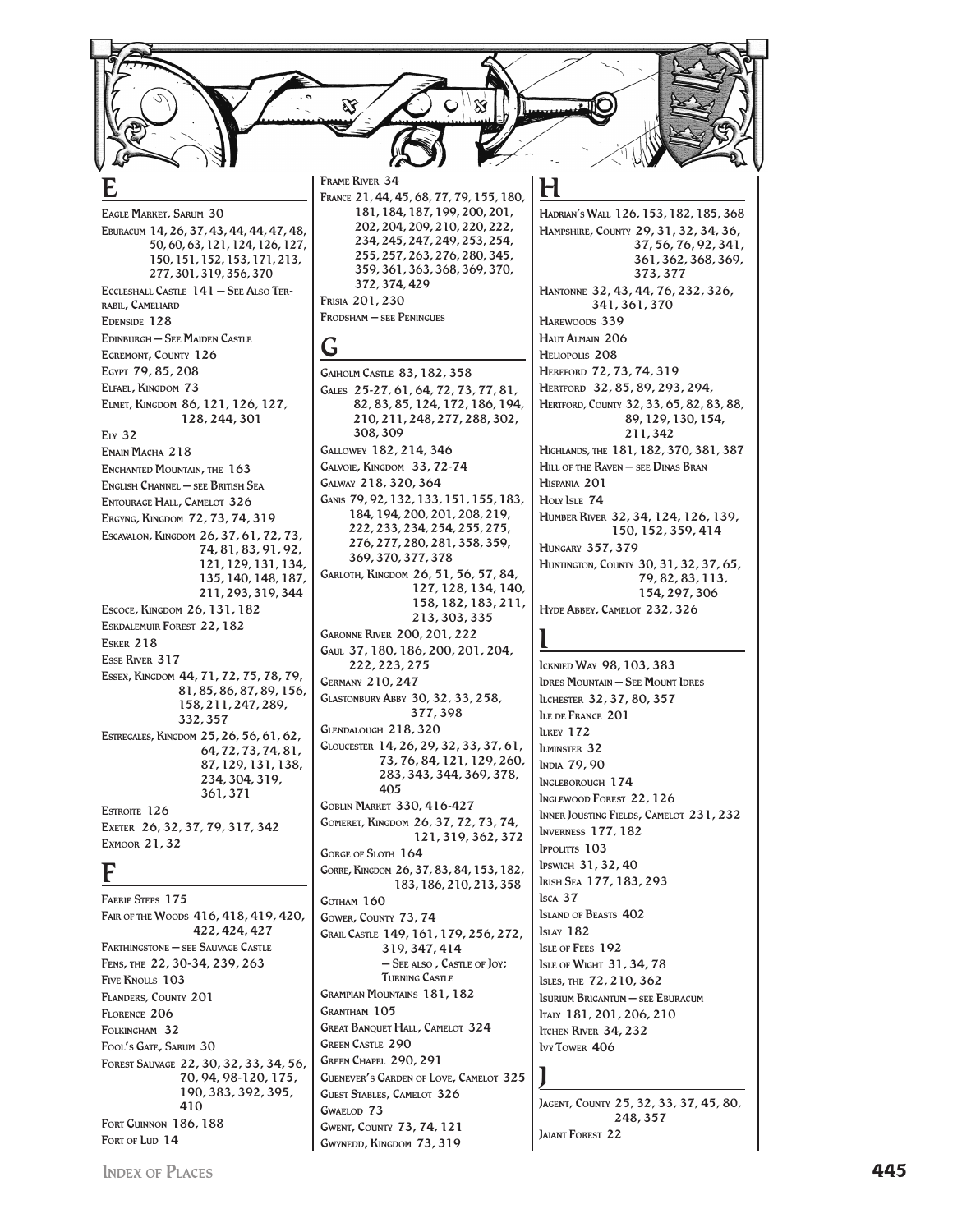JEWISH DISTRICT, CAMELOT 232, 326 JOYOUS CASTLE - SEE JOYOUS GARDE JOYOUS GARDE 159, 182, 301, 303, 304, 305, 307, 309, 335, 366, 367 loyous Iste 305 JUDEA 14, 28, 43 **IURA** 182

# К

KA'AMALOT 173 KAERLID<sub>14</sub> **KAERLUNDEIN 14** KEEP OF GOLD, CAMELOT 231, 232, 326 KENT, KINGDOM 26, 31, 32, 33, 36, 37, 44, 52, 71, 72, 81, 84, 85, 86, 156, 158, 256, 297.332.368.378 KINETON 103 KINETOWN 32, 34 KING'S GATE, CAMELOT 232, 326 KINGDOM OF ADVENTURE 179, 237 KINGDOM OF DEAN 73 **KINGSBURY CASTLE 137** KISAMUL 177 KISMIII. CASTLE 182 KYNKE KYNEDONNE 61, 73, 74 KYNTYRE 182

 $l$ Estroite — see Lestroite LAKE CLEONA 243, 409, 412 LAMBOR CASTLE 32, 72, 134, 307 LAMBOR, COUNTY 32, 33, 52, 63, 83, 84, 85, 86, 140, 372 LANCASHIRE 126 LANCASTER 126 **LAND OF DANGERELLY 173 LAND OF WATERS - SEE GANIS** LAND OF YOUTH 141 **LAND UNDER THE WAVES 48 LANDOINE FOREST 22, 32 LANDOINE HILLS 32** LANDOINE 159 LANGUEDOC, COUNTY 201 LE BEALE REGARD 356 LEEDS 126, 172 LEGIONARY ROAD 126, 127 LEICESTER 32, 34, 37, 105, 106, 141, 151, 191, 237, 307, 363 LEINSTER, KINGDOM 83, 186, 211, 214, 216, 218.220.221.361.362 **LEON 291** LES ANDELAYS 201 **LESTROITE ROAD 126 LESTROITE 126, 172** LEVCOMAGUS 32, 33, 88, 232 **LIBYA 208** LIMERICK 218

86, 98, 150, 151, 153, 280, 291, 327, 360, 366 **LINCOLN FOREST 22, 32, 104** LINDSEY, COUNTY 32, 33, 34, 44, 48, 52.63. LINDSEY, DUCHY 25, 26, 27, 32, 33, 37, 42, 43, 44, 47, 48, 77, 83, 84, 86, 87, 89, 91, 121, 152, 171.280.291.297.300. 310, 327, 359, 361, 373 LION GATE, CAMELOT 326, 365, 366 LISTENEISSE, KINGDOM 126, 128, 149, 168, 178.249.257.272. 292, 301, 346, 347, 349.357 **LLAN LLITYD 74, 319** LIANDAFF 74 LLANWIT MAJOR 74, 319 **LIVN BARFOG 402** LOCH LOMOND 185, 214, 216 LOGRES, KINGDOM 22, 25, 26, 27, 30, 32, 33, 34, 36, 40, 47, 48, 51, 52, 59, 60, 61, 63, 64, 65, 70, 74, 77, 87, 89, 90, 92, 95, 98, 100, 115.119.121.128.130. 131, 132, 134, 135, 136, 143, 154, 159, 188, 190, 213, 214, 220, 224, 241, 244.246.249.253.255. 256, 257, 259, 263, 276, 278.279.281.284.285. 286.288.289.290.292. 297, 300, 302, 303, 306, 308, 310, 330, 332, 349, 355.356.358.359.361. 362, 364, 371, 376, 378, 395 **LOIRE RIVER 200**  $1<sub>ON</sub>$ V<sub>ALLEV</sub> 128 LONAZEP 33, 100, 277, 309 LONAZEP, COUNTY 30, 32, 33, 52, 63, 65, 83, 86, 129 LONDALE 128 LONDON BRIDGE 14, 15, 16, 91 LONDON 14, 15, 16, 27, 28, 32, 33, 37, 51, 52, 60, 75, 77, 83, 85, 86, 91, 93, 94, 128, 129, 151, 152, 183, 187, 211, 212, 230, 276, 302, 303, 341, 371, 372, 373, 374.419 LONDON, COUNTY 33, 34 LONG ISLES 26, 171, 181, 182, 191, 193, 213, 214, 218, 306, 308, 310, 332, 341 LORRAINE 206 LOTHIAN, KINGDOM 18, 26, 77, 84, 90, 129, 131, 135, 140, 143, 153, 181, 182, 183, 192, 213, 248, 277, 279, 286, 297, 302, 319, 333, 355, 371 LOTTRELLS 218

LOUGHOR<sub>61</sub> LUD'S CASTLE, LONDON 15 LUDGATE, LONDON 15 LYDNEY 72, 74, 398 LYONESSE, KINGDOM 25, 30, 32, 33, 84, 139, 190, 281, 317,346

Ø

LINCOLN 26, 32, 42, 48, 49, 62, 65, 85,

**MAIDEN BOWER 103 MAIDEN CASTLE 182** MALAHAUT FOREST 22 MALAHAUT, KINGDOM 26, 37, 47, 51, 60, 84, 85, 121, 124, 126, 127, 128, 131, 136, 139, 140, 152, 171, 189, 285, 291, 293, 301, 303, 309, 319, 342, 356, 356, 358, 359, 366, 371 MALDON 31, 33, 36, 37, 44, 289, 357 **MALLERSTANG TRENCH 127** MANCETTER 32, 33 MANCHESTER 36, 37, 74, 127 **MARIS MARSHES 22** MARLBORO 33, 95 MARLBORO, COUNTY 31, 33, 34, 55, 152, 282.341.410 MARLBOROUGH HILL 397 MARSEILLE 201 MASSIF CENTRAL 201, 222 **MAYNOOTH 218, 221 MEARCRED CREEK 35** MEATH 218, 219, 220 MEDBOURNE 107, 108 MENAGERIE, CAMELOT 324, 326 **MENEII STRAITS 72, 74, 362** MENEVIA 73, 74, 196, 319 MERIONYDD, KINGDOM 74 **MERLIN'S ISLAND 161, 163, 179 METZ 201** METZ, KINGDOM 201 **MILAN 206** MILDENHALL 91 MILFORD HAVEN 61 **Môn 74 MONSTER ISLES 177** MONT SAINT MICHEL 201.202 MOORGATE, LONDON 15 **MORDREN FOREST 22** MORGAINE FOREST 33 MORGANNWG, COUNTY 73, 74 MORRIS FOREST 22, 33, 34, 317 **MOUNT SNOWDON 72, 74** MUIRBOLC 218 MUNSTER, KINGDOM 218

NAIN FOREST 22.61.74.319 **NARBONNE 201, 222** NEATH 74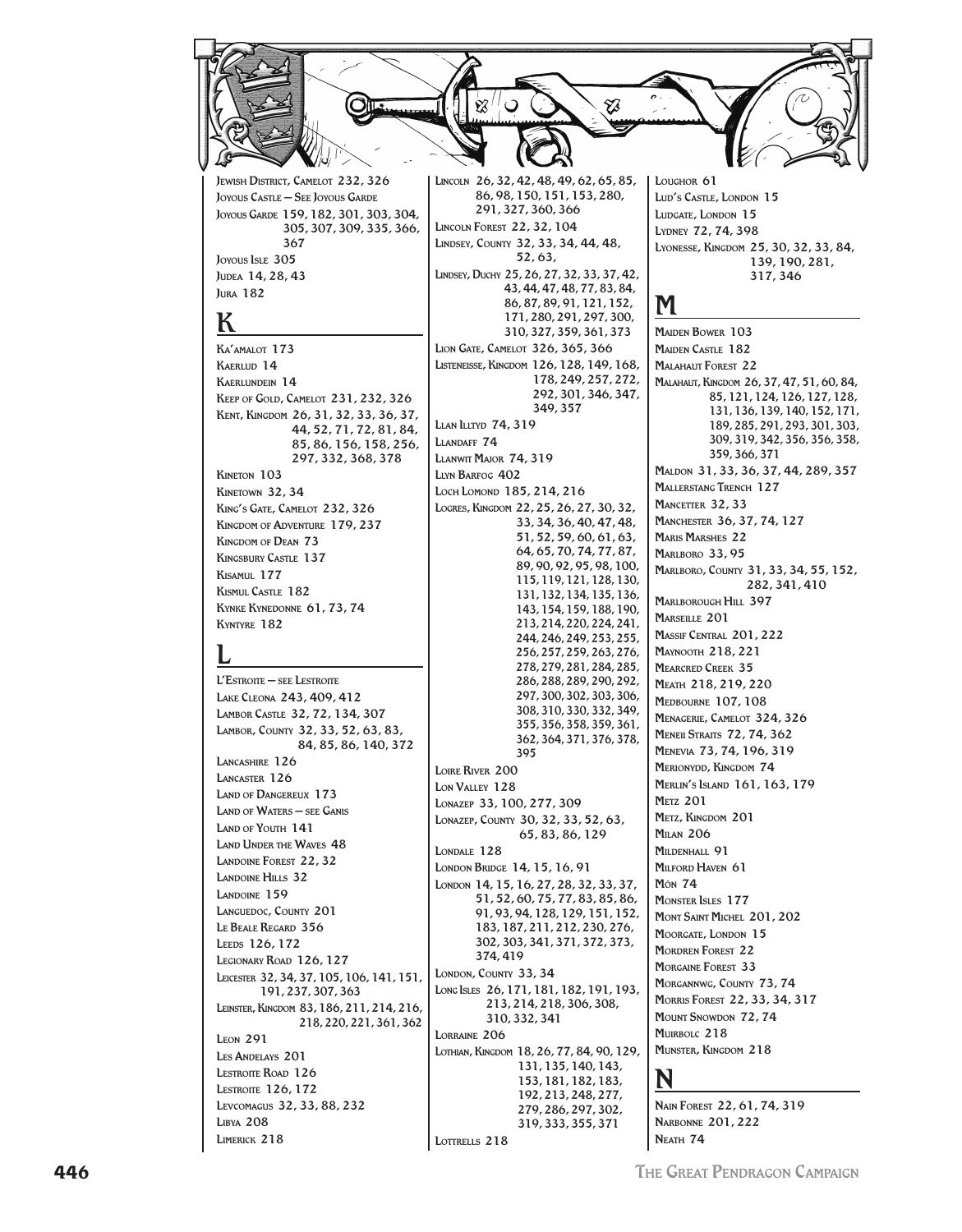Nene River 33 Netley Marsh 92 New Troy 14 Newark 32, 33 Newcastle (Escavalon) 61 Newcastle (Nohaut) 182, 358 Newgate, LONDON 16 Nohaut Forest 22, 126, 127 Nohaut, Kingdom 26, 51, 52, 72, 126, 127, 182, 193, 195, 210, 237, 294, 332, 358, 366 Norgales 26, 59, 74, 77, 82, 121, 134, 143, 190, 322, 362, 371 Normandie/Normandy 198, 199, 200, 201, 204, 222, 230, 255 **NORTH DOWNS 33** North gate, Camelot 232, 326 North Sea 128, 201, 220 Northampton 103, 113, 116 Northumberland 47, 48, 195, 196 Norwich 14, 25, 30, 31, 33, 81, 355 NOTTINGHAM 30, 33, 160, 289

## O

Old Wall, the 185 Orcanie 182 **ORIEL 218** Orkney Islands 129, 182, 204, 234 Orléans 201 Orléans, Kingdom 201 Orofoise, County 33, 37, 72, 74, 84 OROQUELENES 37, 74 Orwell River 32 Ostrogoth Kingdom 201 Otmoor 137 OUNDLE 116 Ouse River 43, 126 Out Isles 26, 177, 182, 196, 198, 213, 219, 308, 313, 314 Oxford 33, 34, 95, 96, 97, 101, 210, 315

### P

Pale, the 216, 218, 219, 220, 221, 320 Paris 38, 201, 202, 203, 204, 206, 209, 244, 245, 254 Paris, Kingdom 201 PARRETT RIVER 32 Pase 74, 124, 127, 356 Pase, Kingdom 127 Peak, the 127 Pembroke Castle 61, 73, 74, 87, 219, 304 Pen Bran 16, 211 PENDRAGON CASTLE 127, 326, 365 Peningues 234, 247, 248, 306 PENKRIDGE 72, 74 Pennine Moors 21, 22,

Pennine Mountains 21, 30, 34, 72, 74, 127, 172 Penrith Castle 124, 127, 179, 352 Perdue Forest 22, 33, 81, 373 Perilous Forest 22, 74, 126, 128, 129, 149, 172, 246, 248 PETERBOROUGH 33, 277 Pevensey 33, 55 Phrygia 208 Piazza del Popolo 208 Piazza della Minerva 207 Piazza Navona 207 Pickering Vale 128 PICTISH WILDERNESS 27 Pilgrim Castle 181, 182 PLAINS OF JOY 178 Pleure Castle 74, 177 Pocklington 126, 128, 309 Poitiers – see Benwick Porrou 201, 203, 222 Pomitain 196, 306, 308, 310 PORTCHESTER 199 PORTSMOUTH 83 Powys 27, 37, 74 PRECIPICE OF DECISION 164 Prescelly Mountains 74 Provence, County 201

# $\overline{\mathsf{Q}}$

Queen's Castle, Sarum 29 Queen's Court, Camelot 324 Queen's Garden, Camelot 211, 326 Queen's Gate, Camelot 232, 326 Queen's Rose Garden 235 Quinqueroi Forest 22, 31, 32, 33, 36,  $247$ 

### R

Rainsborough Camp 103 RATOATH 218 Reims 201 Rheged, Kingdom 27, 44, 47, 51, 83, 84, 121, 124, 127, 128, 182, 210 Rhine River 206, 263 Rhone River 201 Rhum 183 Rhun Castle 74 Richmond Castle 126, 128, 293 Ripon 128, 291 Ripon, County 124, 126, 128 River Gate, Camelot 232, 326 Roche Sanguine 74 Rochester 32, 33, 85, 256, 297, 368, 373 Rock of Prophecy 185 ROESTOC FOREST 22 Roestoc, Kingdom 27, 34, 37, 47, 48, 52, 126, 128, 139, 140, 171,176, 179

Roevant Forest 22, 73, 74 Rollright Stones 101, 103, 104 Romagna 206 Rombold Moor 172 Rome 28, 30, 37, 41, 79, 136, 180, 182, 186, 197, 198, 201, 204, 206-210, 214, 224, 225, 230, 254, 255, 275, 423 Rouen 46, 254 Round Table Hall, Camelot 231, 324 ROUSE CASTLE 128 Rouse, Duchy 128 ROYAL BANOUET HALL, CAMELOT 326 Royal College, Camelot 326 Royal Road 30-34, 103 Royston 32, 33, 83, 88, 98 Rydychan, County 33, 83, 85, 86, 96, 97, 152, 158, 203, 341

# S

Saint Albans 32, 33, 37, 63, 77, 101, 103, 135, 136, 137, 149 SAINT BRIGIT'S CHURCH 16 SALENGUE CASTLE 61 SALISBURY DOWNS 155 Salisbury, County 25, 27-31, 33, 35-37, 40-42, 44, 46, 48, 51, 60, 61, 63, 64, 66, 67, 70, 71, 76, 78, 85-93, 95, 100, 129, 130, 134, 136, 140, 143, 148, 149, 152, 154, 155, 158, 185, 187, 189, 191, 193, 196, 198, 211, 214, 220, 241, 244, 245, 246, 249, 253, 255, 257, 258, 263, 281, 284, 296, 299, 303, 310, 332, 334, 335, 336, 337, 341, 343, 344, 369, 377, 410 Sarum Castle 16, 30, 40, 78, 80, 149, 296, 299, Sarum 25, 27, 28, 29, 33, 37, 38, 40, 45, 52, 59, 63, 64, 75, 76, 77, 79, 80, 81, 82, 84, 85, 87, 88, 90, 91, 92, 93, 95, 149, 232, 281, 296, 299, 326, 336, 337, 338, 339, 341, 370 Sau River 74 Sauvage Castle – see Castle Sauvage Sauvage Forest – see Forest Sauvage Saxony, Kingdom 48, 77, 150, 151, 154, 201 SEGONTIUM 37 Seine River 201, 202  $S<sub>F</sub>$  Won 45 Serpent's Tower 107 Servant's Hall and Kitchens, Camelot 29, 326 Severn River 26, 30, 31, 32, 33, 72, 73, 74, 343, 349, 369 Severn Sea 32, 212 SHIRBURN CASTLE 96, 97 Silbury Hill 28, 341, 397, 410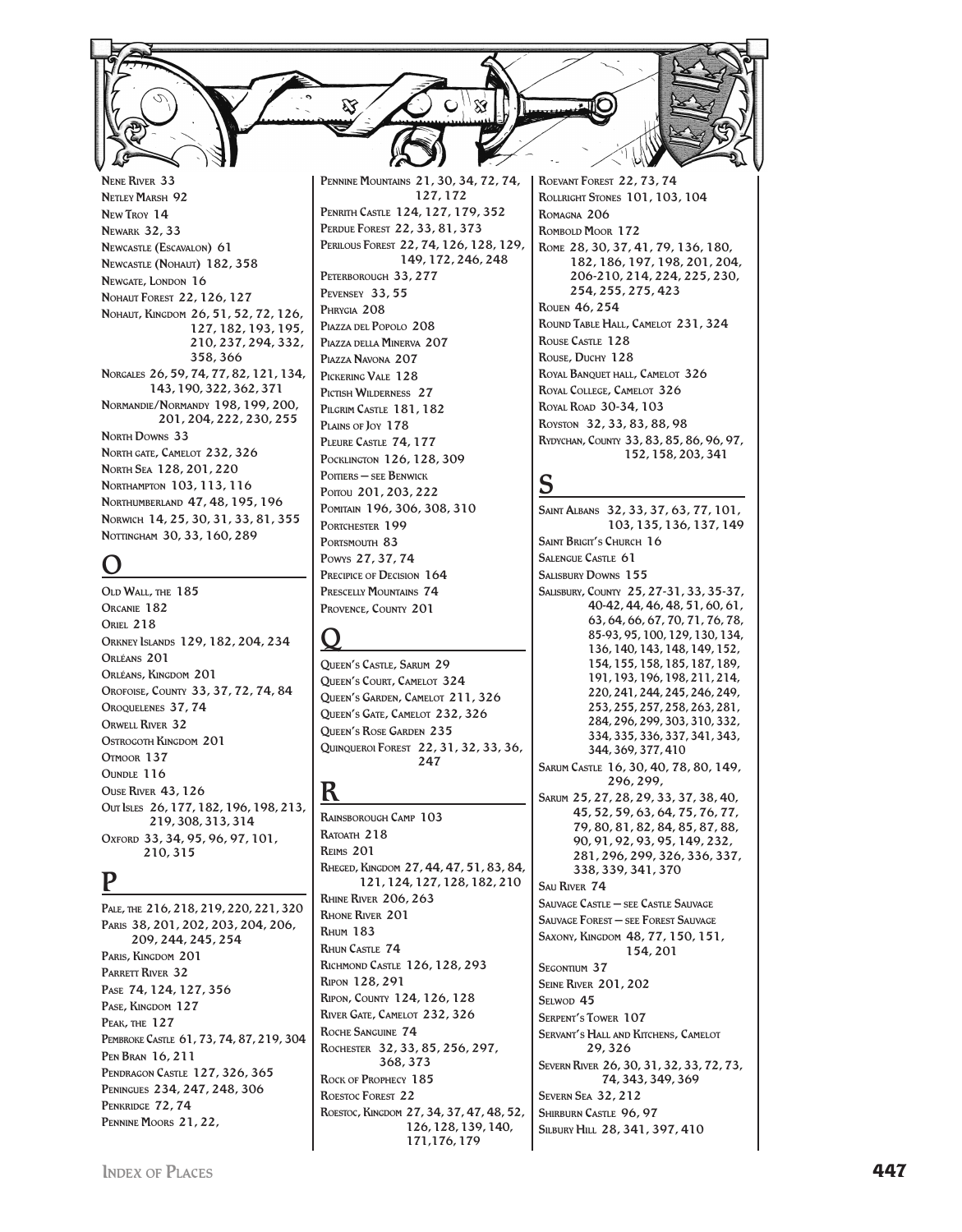

**VENTA BELGAE - SEE CAER GWENT** VENTA BELGARUM -SEE CAER GWENT

VERTIS<sub>37</sub>

VIROCONIUM 37, 74

VISIGOTH BAY 370

VITERBO 206

VISIGOTH KINGDOM 201

VISITOR'S HALL, CAMELOT 326

YAR RIVER 30, 33, 34, 81 YARMOUTH 31, 34, 44, 81, 357 YORKSHIRE MOORS 127, 128, 196 YSTRAD TYL, KINGDOM 61, 74

**SYRIA 208** 

TADCASTER 126, 128, 358 TARA 216, 218 TARN WADLING 126 TEA RIVER 32 TENBY 61 TERRABIL, CAMELIARD 74, 141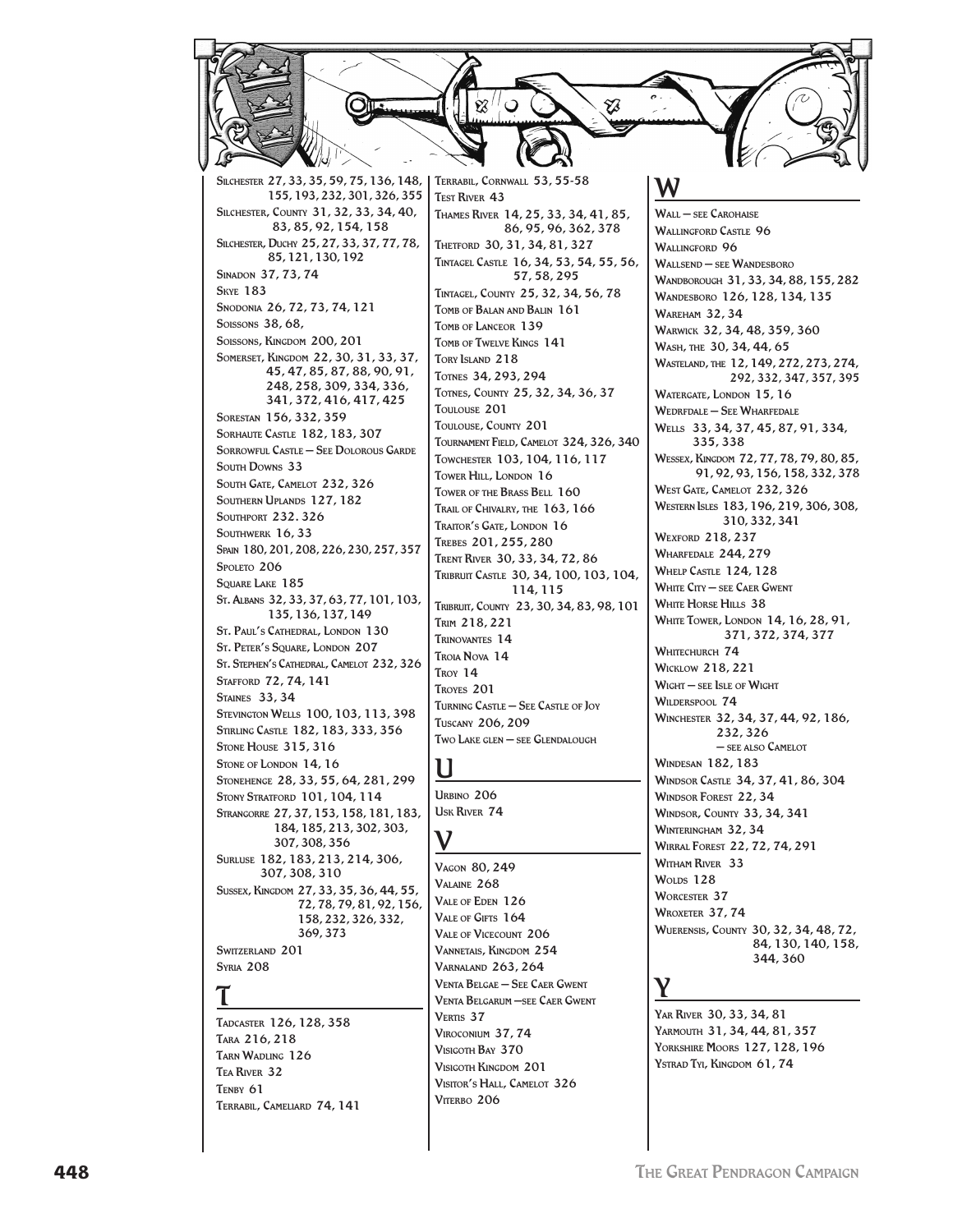

**A**<br>Afanc – see Avanc Andalus ian Charger 180 Ann s – see H ag i Arab Warrior 379 Arque bus 353 Asrai 391 Aughisky – see Water Horse Avanc 380

 $\frac{\text{B}}{\text{Bailor }177}$ BANDITS 108 Banneret Cesar Stone 317 Banshee 380 Barghest – see Barguest Barguest 382 Basilisk 381 Baudwin of Britain 171 Bean si – see Banshee Bean sidhe – see Banshee Bean-nighe – see Banshee Black Annis 106 Black Dog 383 Black Dwarf – see Duergar<br>Black Hermit 321<br>Black Stag 102 Bodach – see Brownie Boggart – see Brownie Boggle – see Brownie Bogie – see Brownie Boneless 381 Boobrie 381 Brags – see Phooka Brownie 381 Bucca – see Brownie Bwca – see Brownie Byzantine Cataphract 379

CAIT SITH 382 CARADOS 176 CASTLE OF JOY 167 Copper Giant 382 Corchalan 423 CORPSE-CANDLE – SEE WILL O' THE WISP C o -walker – see Dopple gan ger Crack 423 Cu Suth 383 Cwn Annwn 391

**D**<br>Dead-candle – see Will o' the Wisp

### DEGENERATE KNIGHT 321 DEVIL'S DANDY DOGS 383 g D<sub>IMILOC</sub> Castle 16 Dogs, magical 382 g Dopple gan ger 383 DUERGAR 384 Duke Brunor 177 Duke Klingsor 176 Dunny – see Phooka

**DWARF 384** 

**E**<br>Each Uisge – see Water Horse Earl Meilyr, Lord Tribruit 115 Elephant 384 Ethiopian Warrior 379

 $\frac{\mathbf{F}}{\mathbf{F}_{\text{ACHAN}}\;384}$ FAERIE CATTLE 385 Faerie Steed 385 Faerie Sweetheart – see Banshee FEEN – SEE DWARF Fenodoree – see Brownie FIEND KNIGHT 385 Flower Guardian 239 Fomorian 385 Friesian horse 269<br> **G**<br>
GADRASOLAIN 240

Giant Black Dwarf 314 Giant Hound (Cerridwen) 403 Goblin 386 Goblins (Goblin Market) 420 **GOTH 379** Great Black Bear 101 Grogach – see Brownie Grogan – see Brownie Guardian Ghost 105 Guinebaut 176 Gunna – see Brownie

 $H_{\text{Hag}}$  386 Hargodabrans 240 Hedly Kow – see Phooka Hob – see Hobgoblin Hobby lantern — see Will o' the Wisp H obg o lin 386 l **HUN 379** Hundred Warriors 240 Hyena 386

**1**<br>Incubus 390 Italian Cross bowman 379

**J**<br>Jack-a-lantern — see Will o' the Wisp Jacky lantern — see Will o' the Wisp

 ${\bf K}$ Kayshee – see Cait Sith Kelp ie 387 Kin Arthur 215, 277, 285, 297, g

306, 342, 345 Kin Octa 49 g Kitty candlesticks — see Will o' the Wisp Knight of the Black Hermit 321 Knight of the Dragon 177

**L**<br>Lady Vithelen, the Lady of Stevington Well 113 Larg e Castle 124, 228 LARGE CONCENTRIC CASTLE 272 Leannan s i – see Banshee Leprechaun 387 Leucas 423 Lhiannan shee – see Banshee Licius 423 LIEUTENANTS 108 Little Men – see Diminutive faeries Little-washer-by-the-ford – see banshee LONGBOW 269 Lord Eurain, Lord of Brandigan 171

M<br>Madog, King Sauvage 120 MACVAR 370 Maolodrân the Outlaw 223 Medium Castle 124, 227 Medium Concentric Castle 272 MERMAID 388 Merman 388 Merrow 387 Moor Warrior 380

N<br>Naiad – see Merrow Nukalevee 388

OGRE 388